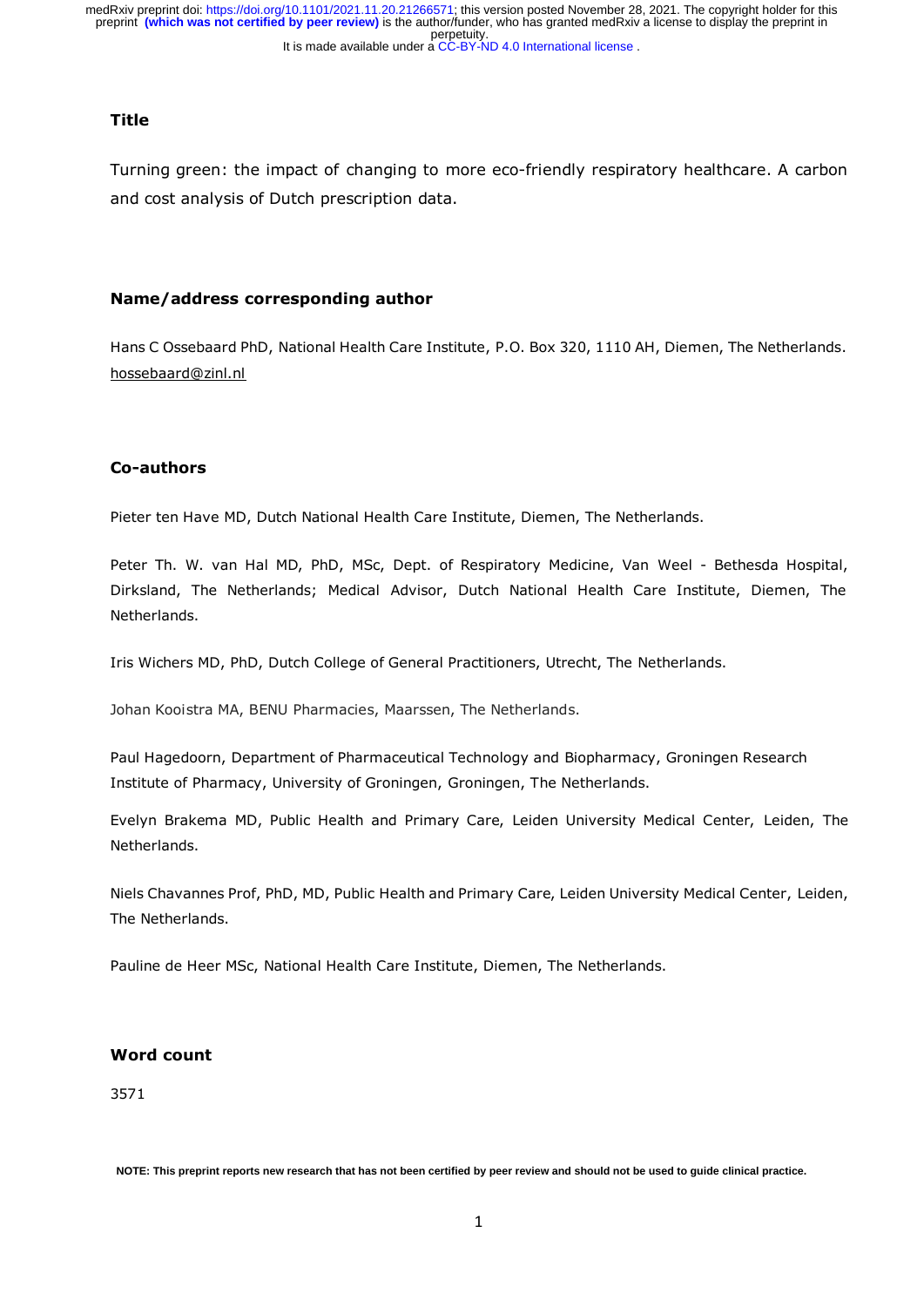# **Abstract**

#### *Objectives*

Dry powder inhalers (DPIs) and soft mist inhalers have a substantially lower global warming potential than pressurized metered-dose inhalers (pMDIs). To help mitigate climate change, we assessed the potential emission reduction in CO2-equivalents when replacing pMDIs by non-propellant inhalers in Dutch respiratory healthcare, and estimated the associated costs.

#### *Design*

We performed a four-step analysis based on data from two national databases of two independent governmental bodies (the Dutch National Healthcare Institute and the Dutch Healthcare Authority). First, we calculated the number of patients with chronic obstructive pulmonary disease and asthma that were using inhalation medication (2020). Second, we calculated the number and total of daily defined doses of pMDIs and non-propellant inhalers (NPIs) that include dry powder inhalers and soft mist inhalers, as well as the number of spacers per patient dispensed by non-hospital based pharmacies in 2020. Third, we estimated the potential reduction in greenhouse gas emission if 70% of patients would switch from using pMDIs to using NPIs as eco-friendly alternatives. Fourth, we performed a budget impact analysis.

#### *Results*

In 2020, 1.4 million patients used inhalers for COPD or asthma treatment. A total of 460 million defined daily doses (DDDs) from inhalers were dispensed, of which – after the exclusion of nebulizers – 50.4% through pMDIs**.** We estimated that this usage could be reduced by 70% which would lead to an annual reduction in greenhouse gas emission of 77 - 84 million kg. CO2eq. saving at best EUR 49.8 million per year.

#### *Conclusions*

In the Netherlands, substitution of pMDIs to NPIs for eligible patients is theoretically safe and in accordance with medical guidelines, while reducing greenhouse gas emission by 80 million kg. CO2eq. on average and saving at best EUR 49.8 million per year. This study confirms the potential climate and economic benefit of delivering a more eco-friendly respiratory care.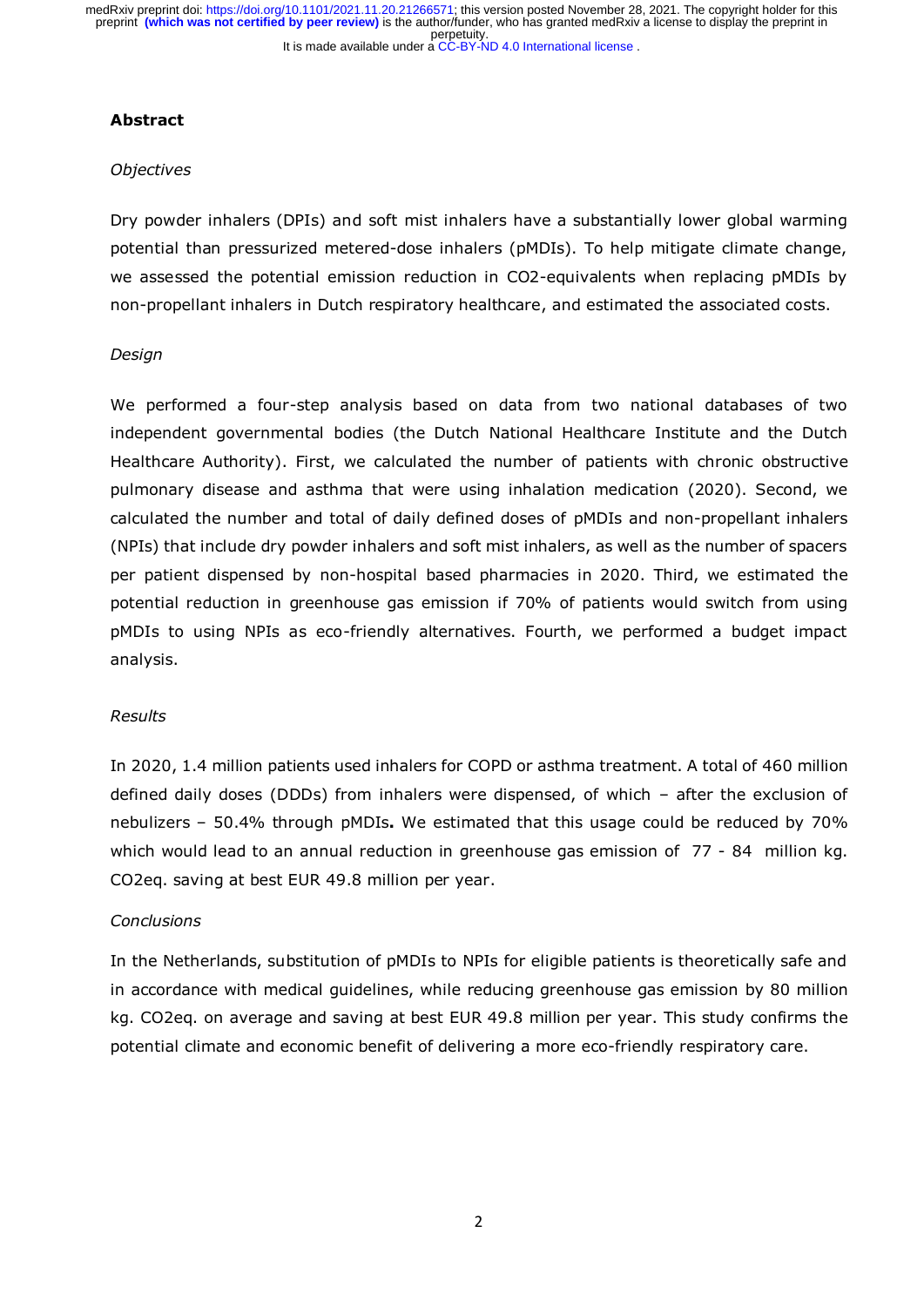It is made available under a [CC-BY-ND 4.0 International license](http://creativecommons.org/licenses/by-nd/4.0/) . perpetuity. medRxiv preprint doi: [https://doi.org/10.1101/2021.11.20.21266571;](https://doi.org/10.1101/2021.11.20.21266571) this version posted November 28, 2021. The copyright holder for this<br>preprint (which was not certified by peer review) is the author/funder, who has grante

# **Strengths and limitations of this study**

- Given availability and reliability of the data, the present analysis can easily be replicated elsewhere which allows for international comparison and aggregation.
- Implementation challenges remain underexposed.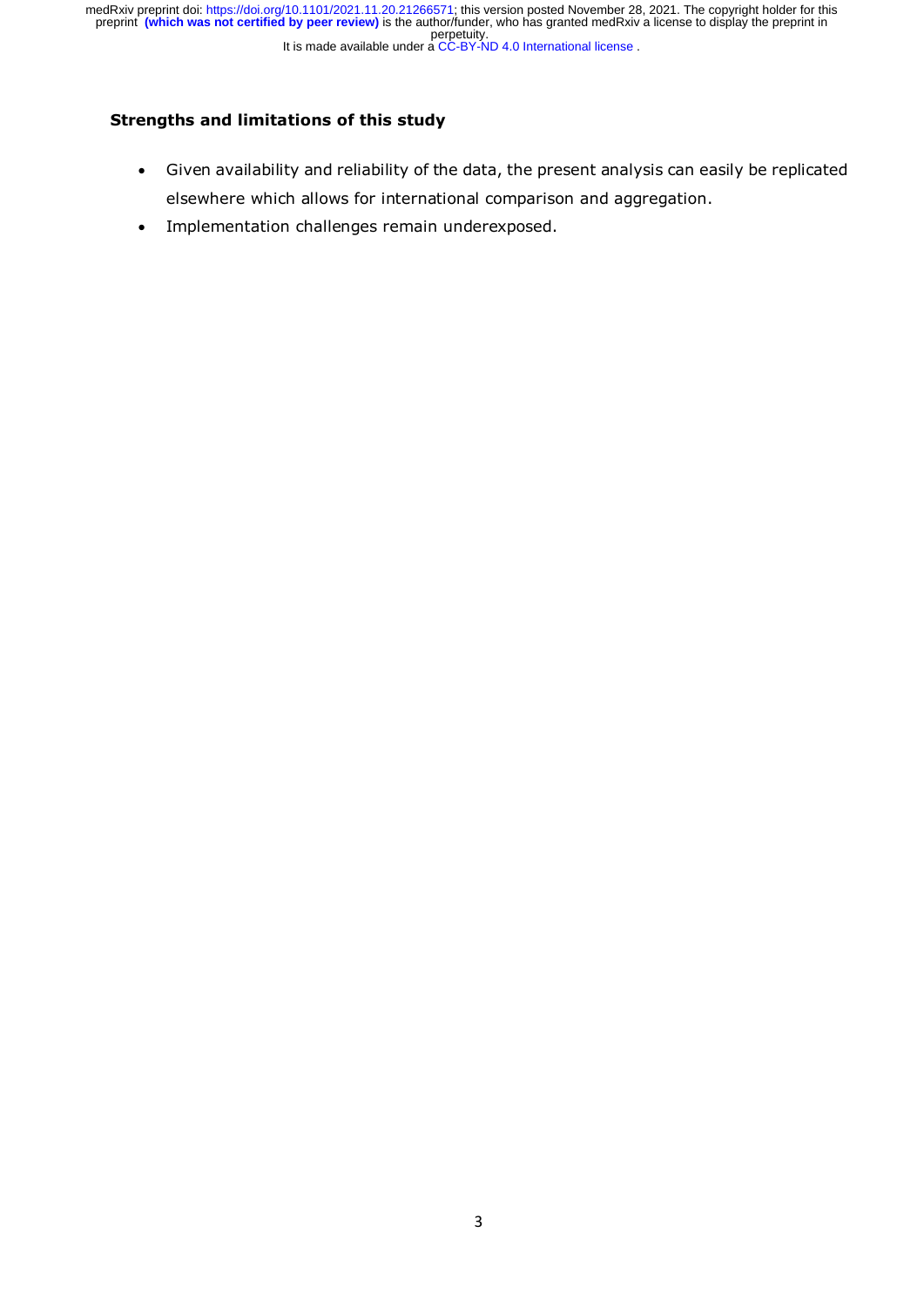# INTRODUCTION

Climate change is the greatest global health threat of our times, inflicting a range of ill health outcomes including (re-)emerging zoonoses such as Covid-19, non-communicable diseases and mental health disorders.[1, 2] Paradoxically, the health care industry contributes substantially to global warming. If global health care were a country, it would rank fifth for greenhouse gas emissions and its environmental footprint is substantial.[3, 4] In the Netherlands, the healthcare sector is responsible for 6-7% of the total national  $CO<sub>2</sub>$ -eq. emission.[5] Hence, the Dutch healthcare sector could play a significant role in meeting the national climate policy goals, thereby preserving planetary health and human health that depends on it.

Among the impactful solutions to deliver sustainable healthcare is the choice of inhaler type to deliver medication to the lungs of patients with asthma, allergies, or chronic obstructive pulmonary disease (COPD). Pressurized metered-dose inhalers (pMDIs) contain propellants known as hydrofluorocarbons (HFCs), potent F-gases that account for 15 megaton  $CO_2$ -eq. (0.03%) of all greenhouse gas emissions worldwide (RIVM, 2021). In the European Union HFCs will be phased out by two-thirds in 2030 through limiting sale and use of air conditioning and refrigeration equipment. However, their application in metered-dose inhalers is exempted from this regulation.[6] pMDIs contain either the propellant HFC-134a or HFC-227ea. Other commonly used inhalers are dry-powder inhalers (DPIs) and soft mist inhalers. For the purpose of this paper we label these as non-propellant inhalers (NPIs). These are as safe and effective in most patients but do not contain greenhouse gases which is why the life cycle assessment of their environmental impact is substantially lower than those of pMDIs.[7]

#### **BOX 1. GLOBAL WARMING POTENTIAL (GWP)**

The global warming potential is the heat absorbed by any greenhouse gas in the atmosphere compared to the mass of  $CO<sub>2</sub>$ . The GWP of  $CO<sub>2</sub>$  is 1.0. The GWPs of HFC-134a and HFC-227ea, hydrofluorocarbons used in metered-dose inhalers, are 1,330 and 3,220.

Several studies have assessed the costs and benefits of switching to medication with a lower global warming potential (see Box 1). Wilkinson et al. found considerable reductions in both CO<sup>2</sup> emissions and pharmaceutical costs.[8] Janson et al. recommend that "the lower carbon footprint of DPIs should be considered alongside other factors when choosing inhaler devices."[9] In their review, Starup-Hansen et al. recommend to update guidelines: "guidance should consider the potential benefits of advising DPIs as the device of choice in new diagnoses of asthma and COPD as well as the benefits of switching patients currently using pMDIs to DPIs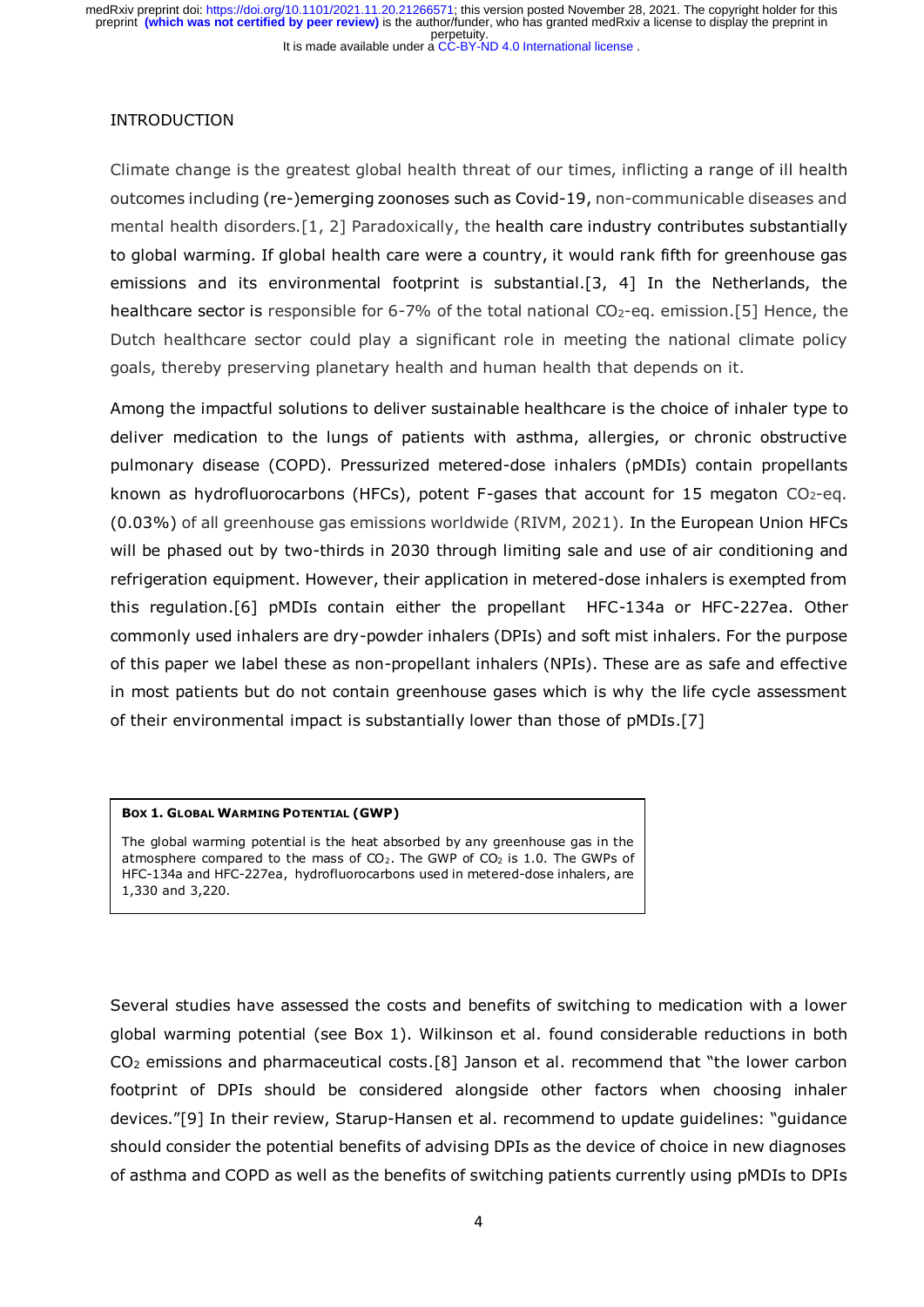perpetuity. preprint **(which was not certified by peer review)** is the author/funder, who has granted medRxiv a license to display the preprint in medRxiv preprint doi: [https://doi.org/10.1101/2021.11.20.21266571;](https://doi.org/10.1101/2021.11.20.21266571) this version posted November 28, 2021. The copyright holder for this

It is made available under a [CC-BY-ND 4.0 International license](http://creativecommons.org/licenses/by-nd/4.0/) .

where clinically appropriate."[10] These recommendations have been recently adopted in the guidelines 'Asthma in adults'[11] and 'COPD'[12] of the Dutch College of General Practitioners. Among other updates, these guidelines contain the same modest, though historical, reference to considering the environmental impact of the medicine of choice for the prescribing physician (see Box 2).

# **BOX 2. NHG-GUIDELINES 'ASTHMA IN ADULTS' (2020) AND 'COPD' (2021)** One of the criteria in de decision aide for choosing an inhaler device *"A general objection against metered-dose inhalers is that they contain a greenhouse gas with a strong environmental impact."* Note *"Metered-dose inhalers use HFC propellants. The F-gas hydrofluorcarbon does not affect the ozone layer but is a strong greenhouse gas. The environmental impact of 1 inhalation is 25 times larger than a dry-powder inhalation. Environmental impact of production, transport and waste processing (..) have not been included."*

To understand the implications of changing from pMDI to more eco-friendly NPI-use for policy, practice, and patients in settings, we build on the cost and carbon analysis of Wilkinson et al.[8]. In this paper, we calculated the environmental impact of this change in Dutch primary and secondary respiratory healthcare and analyzed the associated pharmaceutical and device costs.

# **METHODS**

We performed a four-step data analysis of prescription data in order to estimate the carbon equivalent footprint of prescribed inhalers over a one-year period (2020). We determined how much inhalation medication could be attributed to the following patient groups: 1) asthma, 2) COPD, 3) severe COPD and 4) children younger than 7 years of age. Estimations were based on the GIP database (Genees- en hulpmiddelen Informatie Project | Medicines and medical devices Information Project) of the Dutch National Health Care Institute and the DIS database (DBC Informatie Systeem | Diagnosis-Treatment Combination Information system) of the Dutch Healthcare Authority, both independent government bodies residing under the Dutch Ministry of Health, Welfare and Sports. GIP is a representative information system containing data on the use and cost of prescription drugs and medical devices.[13] DIS contains information of all treatment trajectories in Dutch medical specialist care, including pulmonary medicine, mental health care, forensic care and rehabilitation.[14] Health care providers are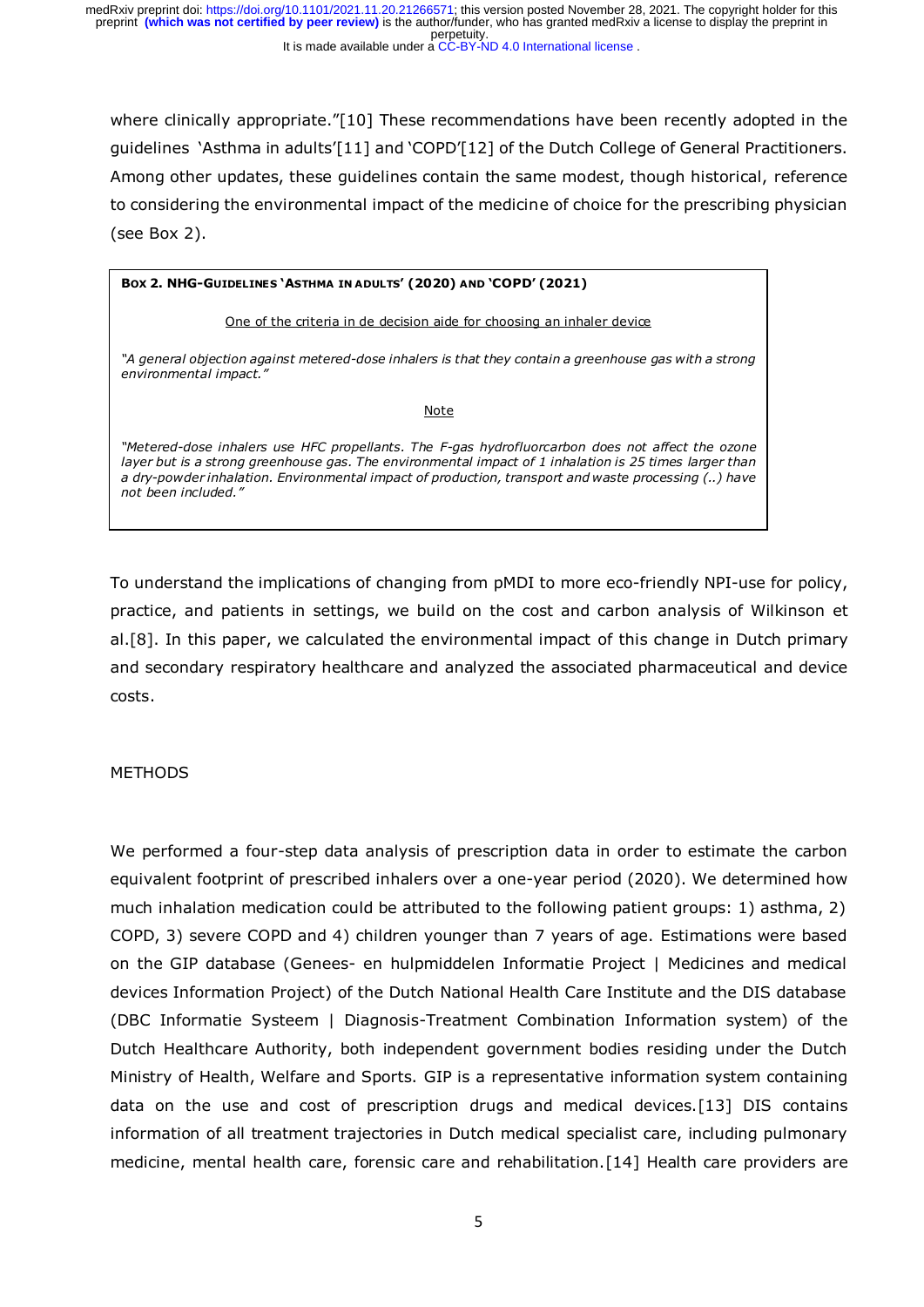legally required to deliver these data for policy making and regulation. A *Supplementary File* contains the complete data analysis protocol and additional information regarding methodological details, assumptions and choices made.

First, we calculated the number of patients with asthma or COPD that used inhalation medication in the Netherlands in 2020 by joining diagnoses codes to inhalation medication. Second, we calculated the number of defined daily doses (DDDs) discriminating between pMDIs and NPIs. Nebulizers were excluded from the analysis since they do not contain propellants and due to their size and dependency on electricity, they are not to be considered an alternative to pMDIs for use by patients at home. We included the soft mist inhalers in de NPI group, because they do not contain propellants and may be considered an alternative to pMDIs. Third, we determined the volume of pMDIs that could hypothetically be replaced by NPIs in a safe and medically responsible way. We estimated the size of this volume in DDDs, according to current medical guidelines excluding children younger than 7 years of age and those patients with severe COPD having at least two exacerbations per year. In our data the subgroups 'younger than 7 years' and 'severe COPD' consume 14.3% of the total medication delivered by pMDI. Hence, if we would disregard their pMDI-use, and only replace inhalers of the remaining patients, we could theoretically achieve a 85.7% reduction of pMDI-use. In these two subgroups (younger than 7, severe COPD), it is possible to safely replace pMDIs in inhalation corticosteroid (ICS) maintenance therapy for NPIs, without any negative medical impact. Here, breathing is not hampered during maintenance therapy and an immediate effect of ICS is not required. We nonetheless choose a more conservative estimate of change. We used the frequently stated figure of 10% pMDI-use in Sweden as a proxy, assuming Sweden and The Netherlands are comparable in terms of a variety of social-epidemiological indicators.[15, 16] Hence it is likely that the latter country could approach Sweden's level of NPI-prescription to an again more conservative, putative 15%. From the current level of 50.4% down to 15% pMDI-use equals a 70% reduction, which is considerably less than the previous 85.7%. Based on our data we know how many canisters of each type were prescribed in 2020, and we applied two conversion tables, one published by Wilkinson et al.[8] and the other one by Jeswani & Azapagic.[7] Since they use different resources for quantification we have used a range instead of an average. Finally we calculated the kg. CO2-eq. decrease as a consequence of this substantial 70% reduction in pMDI-use. In the fourth and last step we calculated if this potential replacement could be achieved in a cost-neutral way. By determining both the current costs of medication, spacers and estimated replacement costs we calculated the difference. For the replacement costs we applied two realistic scenarios, one is the low-cost scenario in which pMDIs are replaced by low-cost NPIs. In the second scenario pMDIs are replaced by averagecost NPIs. People living with COPD or asthma were not involved in the design and conduct of this study.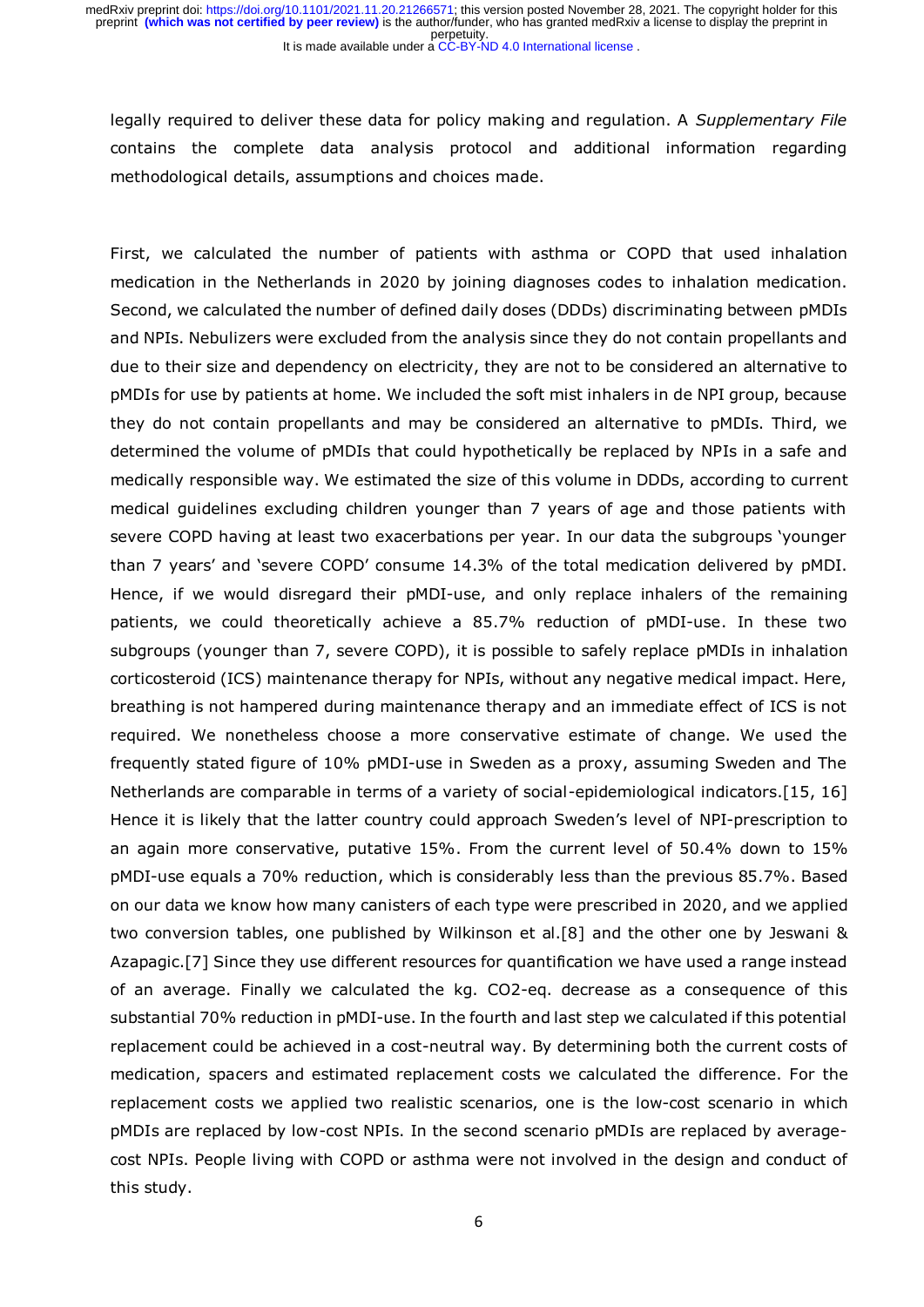# RESULTS

In 2020, 1,392,743 patients used inhalation medication in the Netherlands, and they received a total of 459,621,151 defined daily doses (Table 1). In addition 549,224 spacers were administered to 509,650 (pMDI-using) patients meaning that 61% of 831,494 pMDI-using patients could use their inhaler together with a yearly to-be-replaced spacer, as recommended by Dutch medical guidelines.

|                                              |                      | Number       | % of total DDD |
|----------------------------------------------|----------------------|--------------|----------------|
| Inhaler type                                 | Number of patients * | of $DDDs$ ** | use            |
| pressurized                                  |                      |              | 50.4%          |
| metered-dose<br>(pMDI)                       | 831,494              | 228,074,487  |                |
| non-propellant (NPI)                         | 798,598              | 224,615,426  | 49.6%          |
| nebulizers (excluded<br>in further analysis) | 23,479               | 6,931,238    |                |
| pMDI and/or NPI<br>(included)                | 1,388,255            | 452,689,914  | 100%           |
| pMDI and/or NPI<br>and/or nebulizers         |                      |              |                |
| (total group)                                | 1,392,743            | 459,621,151  |                |

Table 1. Inhalation medication in the Netherlands 2020

*\* Users may use different types of inhalers at the same time*

*\*\* Defined daily dose*

After excluding the use of nebulizers, we focused on the group of 1,388,255 patients using pMDI and/or NPI, who were prescribed over 452,689,914 DDDs in 2020 (Table 1).

The total amount of medication delivered in 2020 by pMDI is 228,074,487 DDDs. We observed that 50.4% of the medication has been delivered using pMDIs, 49.6% per NPIs (Table 1).

Not all inhalation medication is delivered by both types of inhalers and can be switched. Longacting muscarinic-antagonists (LAMA) and the combination of long-acting beta agonists with long-acting muscarinic-antagonists (LABA-LAMA) were only available as NPI, the combination of short-acting beta agonists with short-acting muscarinic-antagonists (SABA-SAMA) was only available as pMDI.

The number of patients that could hypothetically switch safely to NPIs with the same content would be using 154,647,286 DDDs, equal to 4,500,234 canisters.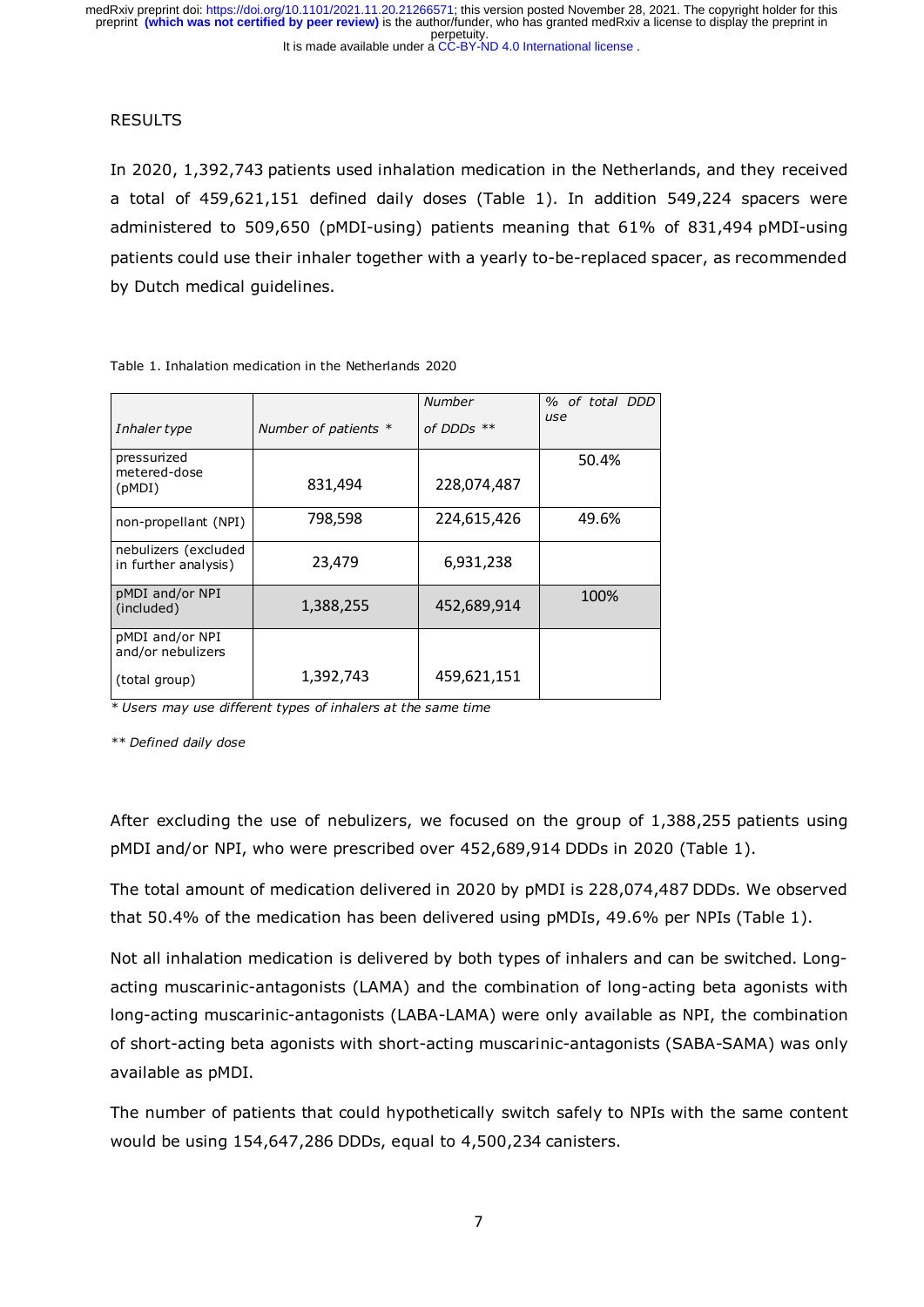Using the Wilkinson's conversion table with "mg HFC per canister", delivers a reduction of 84 million kg. CO2.eq.[8] Using the conversion table from Jeswani & Azapagic yields a reduction of 77 million kg. CO2.eq.[7] The range being 76,959,654 – 83,817,348 kg. CO2.eq. with an average of 80,388,501 kg. CO2eq. corresponding to 61,101 kg. HFC; HFC-134a for the better part (Figure 1).

Fig. 1 Environmental impact (in kg. CO2 equivalents) of a hypothetical replacement of pMDIs in The Netherlands.



We calculated if shifting to NPIs could be achieved in a cost-neutral way. We determined both the current costs of medication and spacers, we estimated replacement costs and we calculated the difference. For the replacement costs we applied two realistic scenarios. One is a low-cost scenario in which pMDIs are replaced by low-cost NPIs. In the second scenario pMDIs are replaced by average-cost NPIs in current market share (Table 2).

| Table 2. DDD Volumes, costs of medication and spacers |  |  |  |
|-------------------------------------------------------|--|--|--|
|-------------------------------------------------------|--|--|--|

|                  | pMDI-use in 2020, in<br>medication groups:<br>SABA, LABA, ICS,<br>SAMA, LABA-ICS,<br>LABA-SAMA-ICS* | 70% of pMDI-use<br>(part that can<br>theoretically be<br>safely replaced) | Replacement of<br>pMDI by low-<br>cost NPI | Replacement by<br>NPI, in current<br>market share |
|------------------|-----------------------------------------------------------------------------------------------------|---------------------------------------------------------------------------|--------------------------------------------|---------------------------------------------------|
| Volume in DDD    | 220,924,694                                                                                         | 154,647,286                                                               | 154,647,286                                | 154,647,286                                       |
| Medication costs | € 171,372,329                                                                                       | € 119,960,630                                                             | € 82,861,418                               | € 141,025,299                                     |
| Costs of spacers | € 18,095,091                                                                                        | € 12,666,564                                                              | n.a.                                       | n.a.                                              |
| Total costs      | € 189,467,420                                                                                       | € 132,627,194                                                             | € 82,861,418                               | € 141,025,299                                     |

\*

 $SABA = short-acting beta agonists | SAMA = short-acting muscular; and a new-actine-antagonists$ 

 $LABA = long-acting$  muscarinic-antagonists  $|$  LAMA = long-acting muscarinic antagonists

ICS = inhalation corticosteroids

If the percentage of DDD's from pMDI could be reduced from 50.4% to 15% this 70% reduction implies a decrease of 154,647,286 DDDs which equals EUR 132,627,194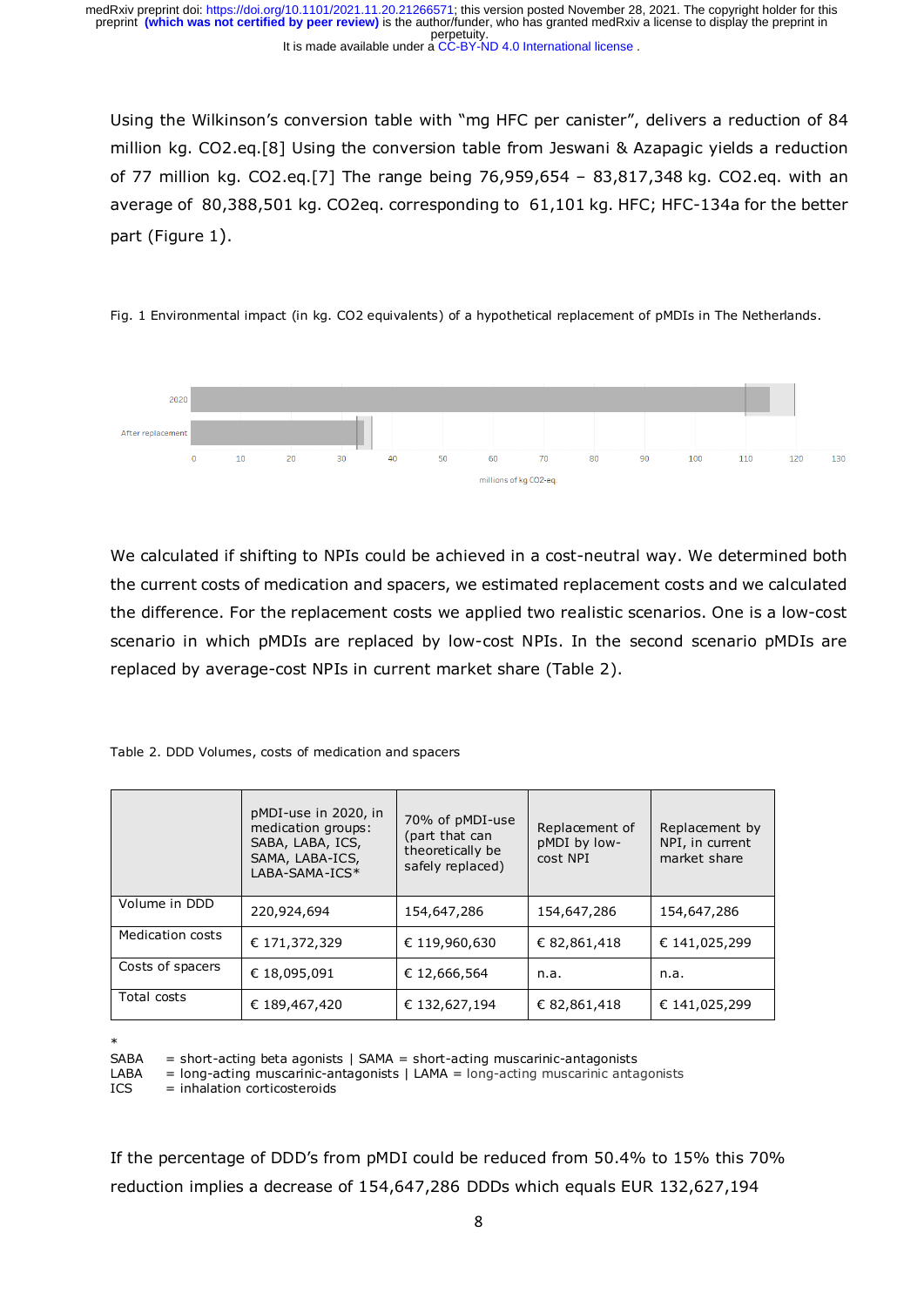(medication + inhalers cost EUR 119,960,630 plus the cost of spacers EUR 12,666,564). Replacing this by low-cost NPIs, would incur a cost of EUR 82,861,418 saving approximately EUR 49.8 million annually. The average-cost scenario would result in EUR 8,4 million annual added expenses.

#### DISCUSSION

The healthcare sector needs to decrease greenhouse gas emissions to help mitigate climate change. This may be viewed as a moral and practical obligation in times of climate crisis and the global health emergency it implies.[17] To achieve this, substantiated and medically safe eco-friendly alternatives are necessary. In this study, we assessed the hypothetical impact of converting eligible patients from using pMDIs to using NPIs in the Netherlands, both in terms of greenhouse gas emissions and in cost. With these outcomes we seek to offer insight into the impact of making this change and to inspire health care professionals to act climate responsibly which is congruent with announcements of professional organisations such as the British Thoracic Society,[18] the European Respiratory Society,[19] the International Society for Quality in Health Care,[20] and the US National Academy of Sciences, Engineering, and Medicine.[21]

Our results show that a sizeable reduction in greenhouse gas emissions is attainable in the Netherlands with a readily available eco-friendly alternative. The financial impact of this shift depends on the choice for either a low-cost option or a more expensive option, but we demonstrated a cost reduction is feasible. The estimated cost-saving does not include financial calculations of patient training or potential drawbacks of substitution such as lower adherence leading to increased GP visits or hospital admissions.

These results are in accordance with earlier studies [8, 9, 22] but we were relatively stringent in our eligibility criteria (which patients are able to change safely) and more selective as to what brands to include for the financial impact estimation. Obviously the outcomes refer to Dutch respiratory health care, its specific patient population and medication use.

In estimating the environmental impact of pMDIs, we considered their full amount of propellants. We did not subtract unknown quantities of propellants that may remain in the canister after use, assuming that sooner or later 100% of these gases will be released into the atmosphere. We did not include other environmental impacts of pMDIs nor NPIs, as would have been done in a full life cycle assessment (LCA). LCAs typically include the whole spectrum of production, packaging, distribution, distribution, usage, waste, etc. However, pMDIs' global warming effect is mainly caused by their use (95-98%), not by the manufacturing of this class of inhalers.[7, 8] Though NPIs, as opposed to pMDIs, generate much lower GWP, LCAs imply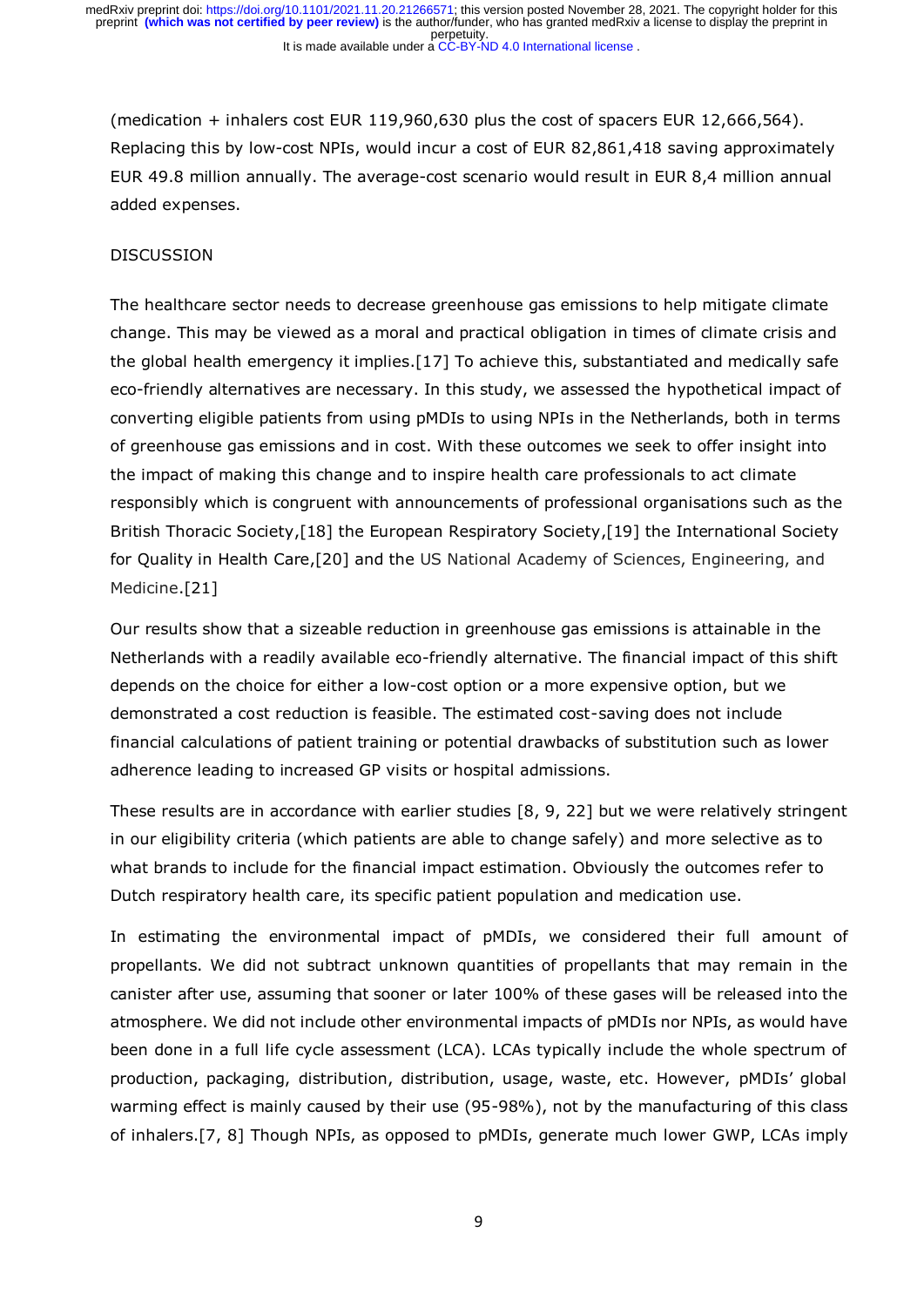other harmful impacts that eventually should be included in a comparison such as human toxicity, marine eutrophication or fossil depletion.[7]

Our study implies that if medically safe and possible, choosing the medicine or device with the least environmental impact is imperative in times of global climate crisis. This is not just about patients' choice, as may be suggested by NICE's patient decision aid.[23] It could be considered the prescriber's task as well. Therefore it should be integrated in medical guidelines and standards as part of health care quality improvement trajectories much like Mortimer et al. have elegantly proposed and practiced.[24] This should not affect the established fact that suitable patient training and monitoring of inhalation techniques are a sine qua non for effective inhaler use for all a patients, especially for children.[25, 26] In the Netherlands, general practitioners recently updated their guidelines on the management of asthma and COPD, and included a recommendation to consider the environmental impact of the medicine of choice (see Textbox 2). In view of the health emergency represented by the climate crisis we recommend that pulmonologists also consider to update national and local guidelines and appreciate the potential benefits of advising green inhalers as the device of choice in new diagnostics of asthma and COPD and the benefits of resetting patients currently using pMDIs to NPIs if safe and possible. In 2019 Belgian pulmonologists recommended the use of DPIs to lung patients not just because they can deliver better treatment results for asthma and COPD but also because they are "far less damaging to the environment than traditional propellant driven aerosols."[27]

Evidently, the chosen medication should be fitting for the individual patient. It is beyond the scope of this study to include all specific circumstances in which patients cannot use NPIs. Since daily use and emergency use are quite different, there have been reservations about DPIs in case of exacerbations especially since both the expiratory flow and the inspiratory ('trapped air') flow of breath are obstructed leading to patients' preference for pMDIs in such circumstances. In Sweden soft mist inhalers are recently used more often in such cases because they require minimal inspiratory power. Wilkinson et al. referring to a data analysis of the NHS Business Services Authority, suggest that in England "clinicians believe the vast majority of patients can use a DPI effectively."[8]

10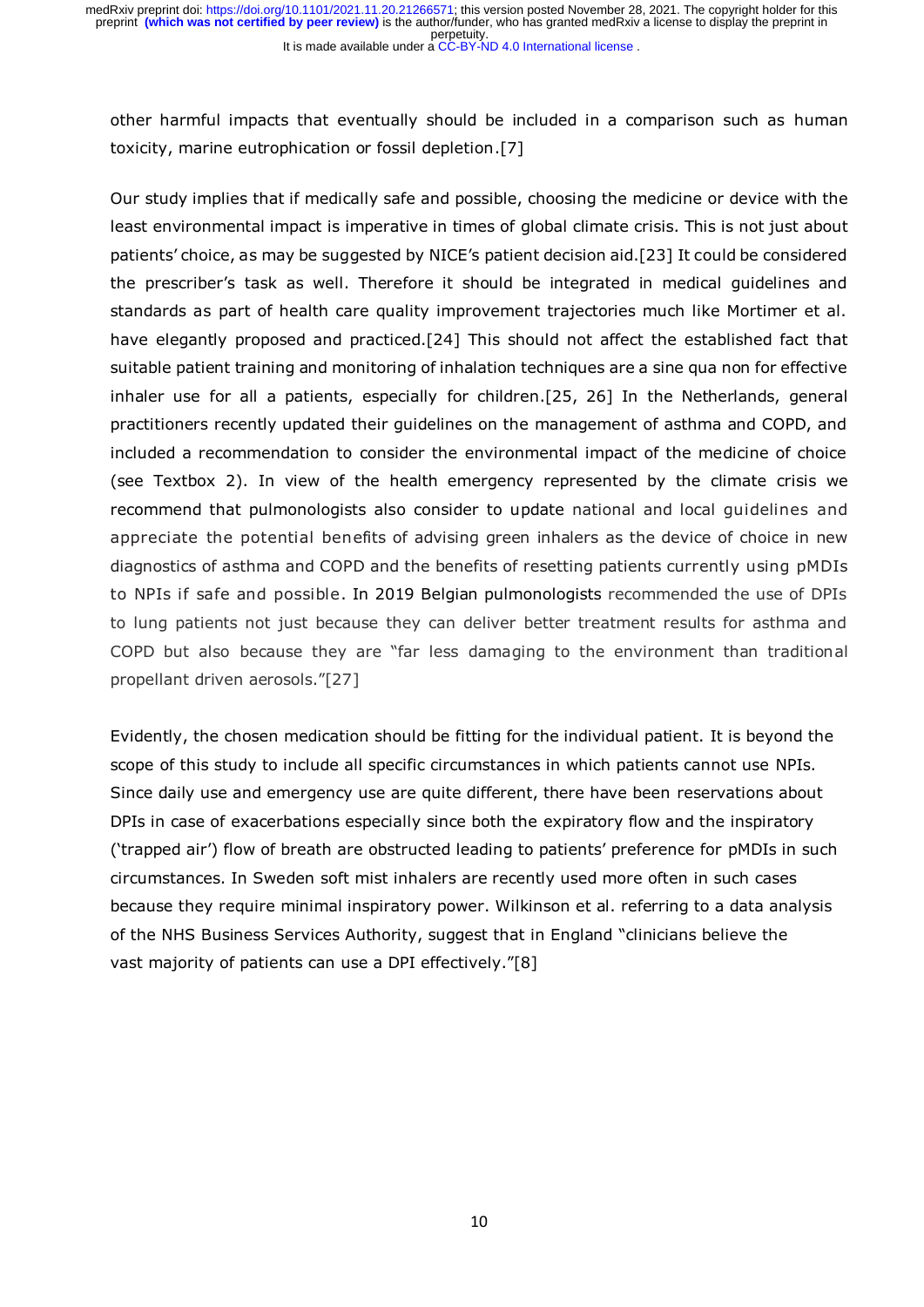Apart from climate and economic benefits we identified more advantages of replacing pMDIs with NPIs as suggested by research and practice (Table 3).

Table 3. Plausible advantages of replacing pMDIs with DPIs.

| Plausible advantages                                    | References (if present)                                    |
|---------------------------------------------------------|------------------------------------------------------------|
|                                                         |                                                            |
| Less critical errors are made using DPIs as compared to | Chrystyn H, van der Palen J, Sharma R, Barnes N,           |
| pMDIs.                                                  | Delafont B, Mahajan A, Thomas M. Device errors in          |
|                                                         | asthma and COPD: systematic literature review and          |
|                                                         | meta-analysis. NPJ Prim Care Respir Med. 2017 Apr          |
|                                                         | 3;27(1):22.                                                |
|                                                         |                                                            |
| Sometimes pMDIs are used when empty, which may lead to  | JB,<br><b>Buck</b><br>PO.<br>Improving<br>Conner<br>asthma |
| poor disease control and less quality of life.          | management: the case for mandatory inclusion of            |
|                                                         | dose counters on all rescue bronchodilators. J             |
|                                                         | Asthma.<br>Aug; 50(6): 658-63.<br>2013<br>doi:             |
|                                                         | 10.3109/02770903.2013.789056. Epub 2013 Apr                |
|                                                         | 29.                                                        |
|                                                         |                                                            |
|                                                         | Tsangarides A, Wilkinson A, Mir F. Disadvantages           |
|                                                         | of salbutamol pressurised metered-dose inhalers            |
|                                                         | (pMDIs). Thorax 2018;73:A193-A194.                         |
|                                                         | Holt S, Holt A, Weatherall M, Masoli M, Beasley R.         |
| Some pMDIs are unknowingly considered empty and are     | Metered-dose inhalers: a need for dose counters.           |
| disposed of leading to unnecessary costs.               |                                                            |
|                                                         | Respirology (Carlton, Vic.). 2005 Jan;10(1):105-<br>106.   |
|                                                         |                                                            |
| Following Dutch clinical guidelines, pMDI-users should  |                                                            |
| yearly receive a new spacer. During 2020 however, only  |                                                            |
| 61% of pMDI-using patients received it which implies    |                                                            |
| suboptimal quality of care.                             |                                                            |
|                                                         |                                                            |
| Changing to DPI may improve guideline adherence because |                                                            |
| use of a spacer is not required for DPI.                |                                                            |
|                                                         |                                                            |
| Use of DPI requires no spacers and consequently does at |                                                            |
| least not generate nonreusable plastics                 |                                                            |

The present study does not discuss implementation questions, or probable (dis-)advantages of both pMDIs and NPIs. It is certainly useful to address the preferences and prejudices of patients and professionals and we know that citizens, patients and professionals are increasingly willing to choose eco-friendly alternatives but there is no knowledge on this specific shift from pMDIs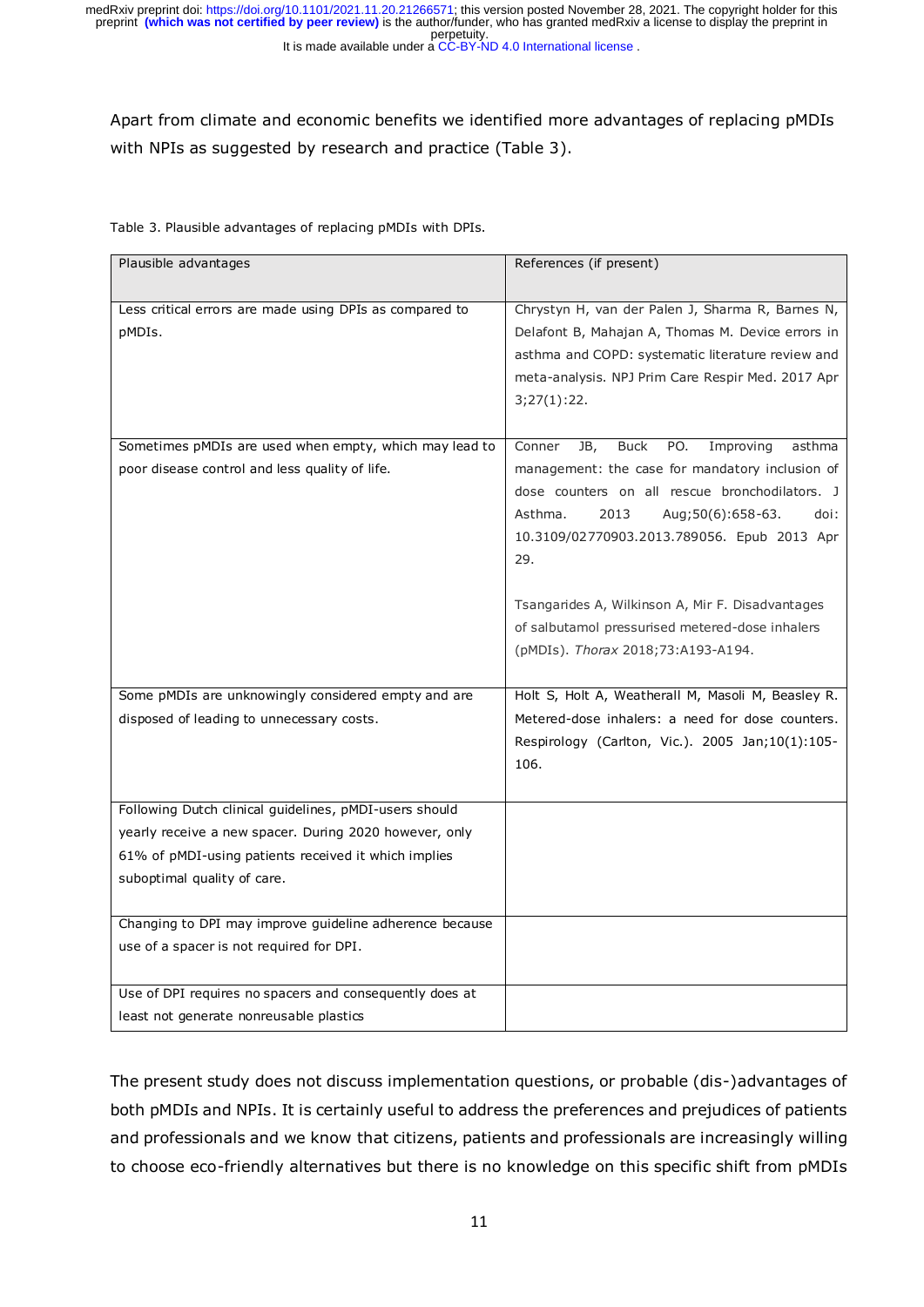perpetuity. preprint **(which was not certified by peer review)** is the author/funder, who has granted medRxiv a license to display the preprint in medRxiv preprint doi: [https://doi.org/10.1101/2021.11.20.21266571;](https://doi.org/10.1101/2021.11.20.21266571) this version posted November 28, 2021. The copyright holder for this

It is made available under a [CC-BY-ND 4.0 International license](http://creativecommons.org/licenses/by-nd/4.0/) .

to NPIs.[28-30] Next to that, while some practical (dis-)advantages of both pMDIs and NPIs are known we recommend explaining these to patients similar to the NICE decision aid as well as to professionals.[23, 31] For example, most pMDIs do not have dose-counters. While all DPIs have a counter they do not necessarily prevent using an empty device. Without a dosecounter it may be hard to know how many doses are left in the device. Unknowingly using empty pMDIs could lead to avoidable exacerbations or even avoidable hospital admissions. Unknowingly replacing pMDIs that still contain medication would incur unnecessary cost.[32] Adherence to inhalation instructions may be an issue when it comes to changing, but this is already an issue e.g., not every patient with an pMDI uses the recommended, though bulky, spacer. Also, adherence to inhalation medication therapy should be promoted by repeated inhalation instruction.[33] Switching without sufficient instruction may result in uncontrolled, exacerbations and increased use of health care services. Uniformity of the devices in case of multiple inhaler use is relevant here. Such questions pertain to responsible implementation, a subject we will address in our follow-up study in the context of Covid-19 recovery plans.

The pharmaceutical industry meanwhile continues to develop and study inhalers with lower climate impacts. And new propellants will enter the market. For patients who are dependent on pMDIs, this is meaningful. Given that these developments have not yet entered the market and knowledge of these is still limited, we will not elaborate on this matter. Research should nonetheless include more green metrics into their output and outcome parameters. This would enable meta-analyses and evidence-based climate-responsible innovation in health care.

#### **CONCLUSIONS**

Large scale replacement of pMDIs with NPIs would have a substantial climate impact in respiratory healthcare. In 2020 about 1.4 million patients using pMDI and/or NPI, were prescribed over 460 million DDDs. The use of pMDIs is more or less equally prevalent among patients with COPD and patients with asthma. Half (50.4%) of the medication has been delivered through pMDIs that have a relatively high global warming potential. The percentage of NPI-delivered inhalation medication that can safely be replaced is estimated to be 70%, resulting in an environmental health benefit of  $80,388,501$  kg. CO<sub>2</sub> eq. on average, which equals the carbon dioxide emission of just over 10718 Dutch households. This shift could be achieved with low budgetary risk. In the low-cost scenario it may even lead to a cost reduction of approximately EUR 49.8 million per year in Dutch respiratory health care. The average-cost scenario would result in EUR 8,4 million annual added costs while still reducing greenhouse gas emission.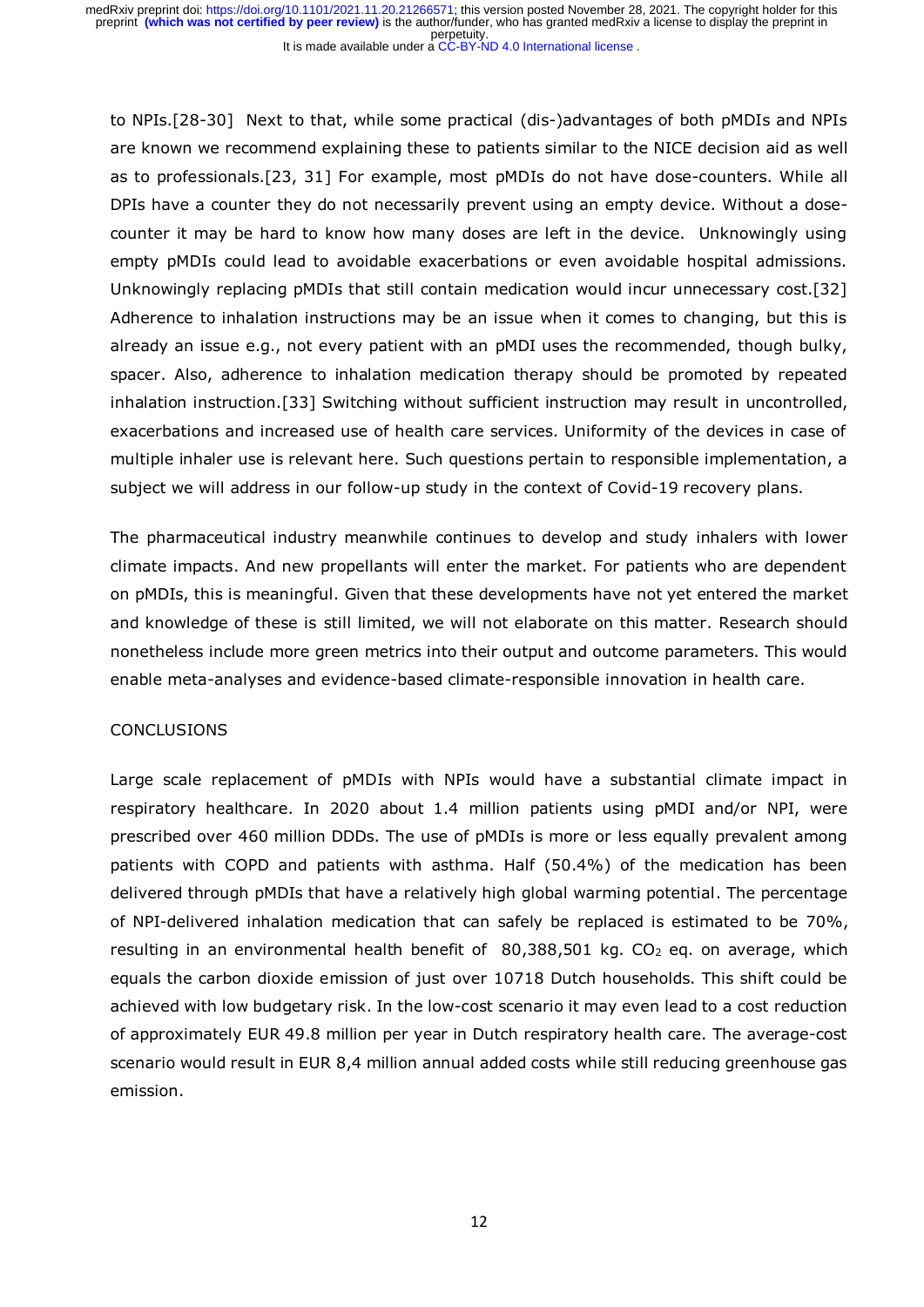perpetuity. medRxiv preprint doi: [https://doi.org/10.1101/2021.11.20.21266571;](https://doi.org/10.1101/2021.11.20.21266571) this version posted November 28, 2021. The copyright holder for this<br>preprint (which was not certified by peer review) is the author/funder, who has grante

It is made available under a [CC-BY-ND 4.0 International license](http://creativecommons.org/licenses/by-nd/4.0/) .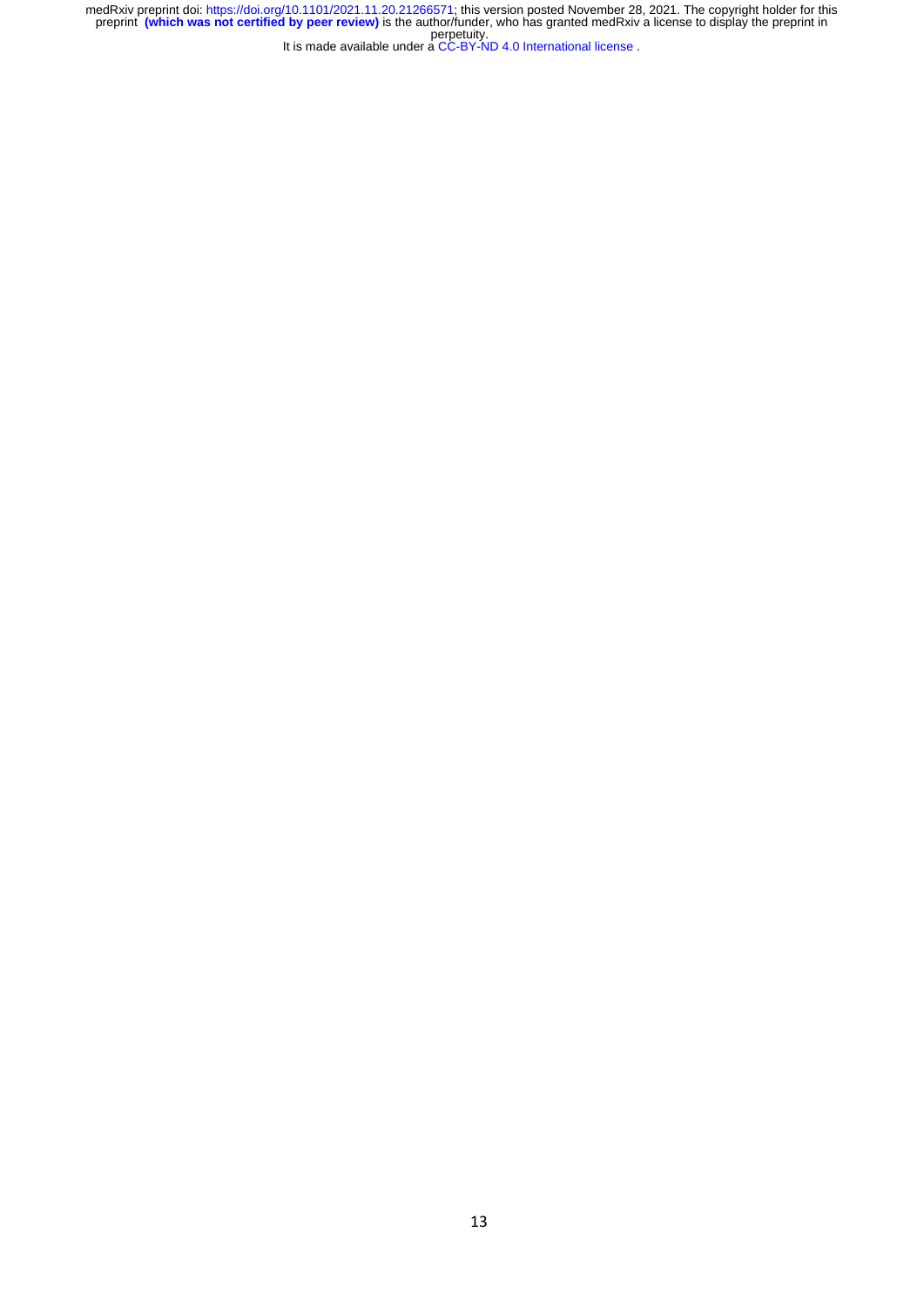# REFERENCES

1 Watts N. et al. The Lancet Countdown on health and climate change: from 25 years of inaction to a global transformation for public health. *Lance*t 2018; 391: 581-630.

2 EASAC | European Academies – Science Advisory Council (2019) The imperative of climate action to protect human health in Europe. Available: [https://easac.eu/publications/details/the](https://easac.eu/publications/details/the-imperative-of-climate-action-to-protect-human-health-in-europe/)[imperative-of-climate-action-to-protect-human-health-in-europe/](https://easac.eu/publications/details/the-imperative-of-climate-action-to-protect-human-health-in-europe/) [Accessed 21 Feb 2021].

3 HCWH | Health Care Without Harm (2019). Health care's climate footprint. Available: <https://noharm-uscanada.org/content/global/health-care-climate-footprint-report> [Accessed 20 Jan 2021].

4 Lenzen M, Malik A, Li M, Fry J, Weisz H, Pichler P-P, Suveges Moreira Chaves L, Capon A, Pencheon D. The environmental footprint of health care: a global Assessment *Lancet Planet Health* 2020;4:e271–79.

5 RIVM | National Institute for Public Health and the Environment (2021). The win-win effect of sustainable healthcare: measures and their health effects. Available: [https://www.rivm.nl/documenten/win-win-effect-of-sustainable-health-care-measures-and](https://www.rivm.nl/documenten/win-win-effect-of-sustainable-health-care-measures-and-their-health-effects)[their-health-effects](https://www.rivm.nl/documenten/win-win-effect-of-sustainable-health-care-measures-and-their-health-effects) [Accessed 15 June 2021].

6 European Union (2014) Regulation (EU) No 517/2014 of the European Parliament and of the Council of 16 April 2014 on fluorinated greenhouse gases and repealing Regulation (EC) No 842/2006 Text with EEA relevance *OJ L 150, 20.5.2014, p. 195–230.* Available: <http://data.europa.eu/eli/reg/2014/517/oj> [Accessed 21 Jun 2021].

7 Jeswani HK, Azapagic A. Life cycle environmental impacts of inhalers. *J of Cleaner Prod* 2019; 237: 117733.

8 Wilkinson AJK, Braggins R, Steinbach I, *et al*. Costs of switching to low global warming potential inhalers. An economic and carbon footprint analysis of NHS prescription data in England. *BMJ Open* 2019;9:e028763.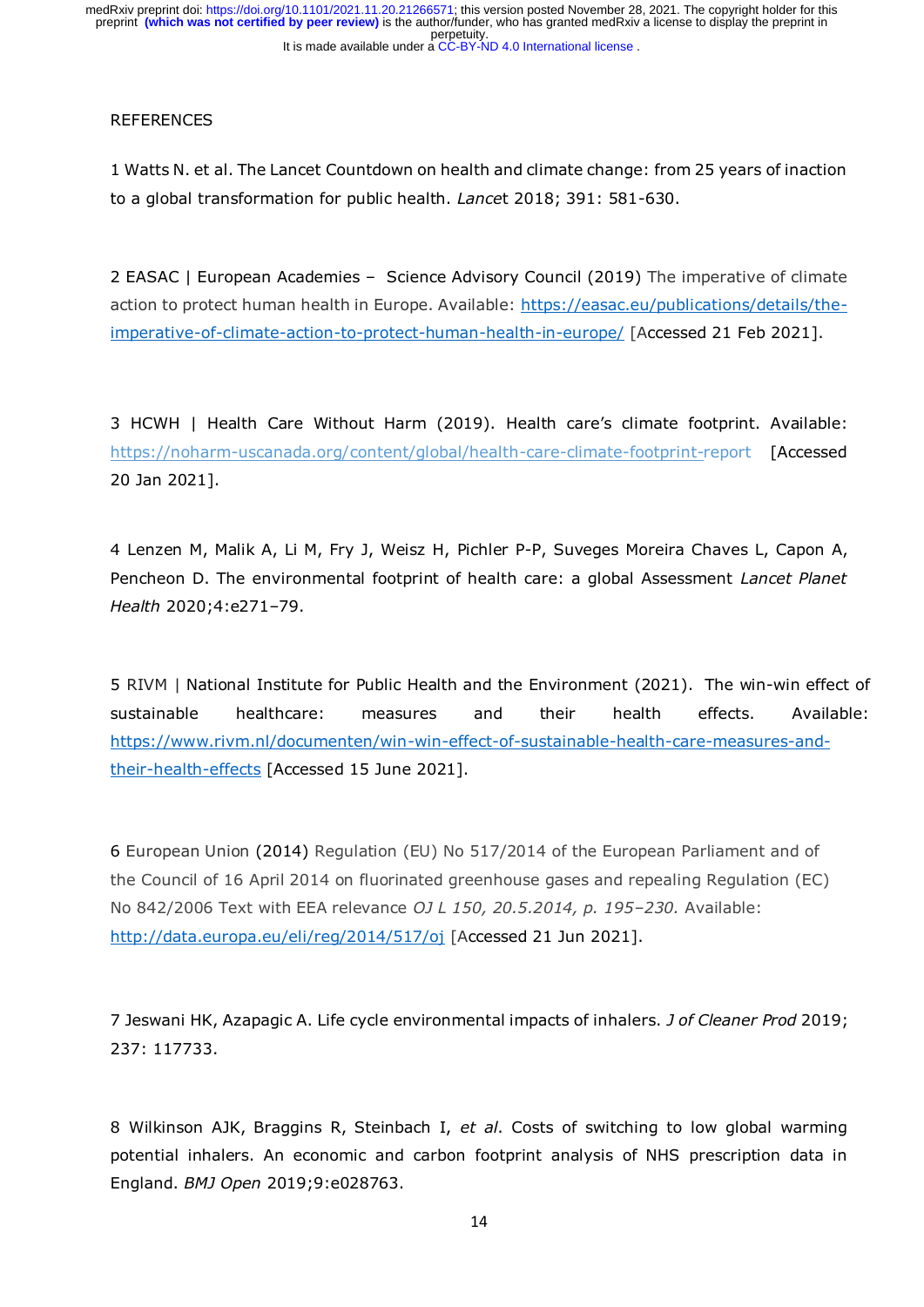9 Janson C, Henderson R, Löfdahl M, Hedberg M, Sharma R, Wilkinson AJK. Carbon footprint impact of the choice of inhalers for asthma and COPD. *Thorax* 2020;75:82-84.

10 Starup-Hansen J, Dunne H, Sadler J, Jones A, Okorie M. Climate change in healthcare: Exploring the potential role of inhaler prescribing. *Pharmacol Res Perspect*. 2020;e00675.

11 Bottema JW, Bouma M, Broekhuizen L, Chavannes NH, Frankemölle LAM, Hallensleben C, De Jong J, Muris JWM, Van Nederveen-Bendien SA, Van Vugt SF. NHG | Nederlands Huisartsen Genootschap (2020) NHG-richtlijn Astma bij volwassenen [Dutch College of General Practitioners **Guideline** Asthma among adults]. Available: <https://richtlijnen.nhg.org/standaarden/astma-bij-volwassenen> [Accessed 20 Feb 2021].

12 Bischoff E, Bouma M, Broekhuizen L, Donkers J, Hallensleben C, De Jong J, Snoeck-Stroband J, In 't Veen JC, Van Vugt S, Wagenaar M. NHG | Nederlands Huisartsen Genootschap (2021) NHG-richtlijn COPD [Dutch College of General Practitioners Guideline COPD]. Available: https://richtlijnen.nhg.org/standaarden/COPD [Accessed 19 Apr 2021].

13 GIP database (2021). Genees- en hulpmiddelen Informatie Project | Medicines and medical devices Information Project. Available:<https://www.gipdatabank.nl/> [Accessed 21 Feb 2021].

14 DIS database (2021). DBC Informatie Systeem | Diagnosis-Treatment Combination Information system. Available:<https://www.opendisdata.nl/> [Accessed 21 Feb 2021].

15 Lavorini F, Corrigan CJ, Barnes PJ, Dekhuijzen PR, Levy ML, Pedersen S, Roche N, Vincken W, Crompton GK; Aerosol Drug Management Improvement Team. Retail sales of inhalation devices in European countries: so much for a global policy. Respir Med. 2011 Jul;105(7):1099- 103.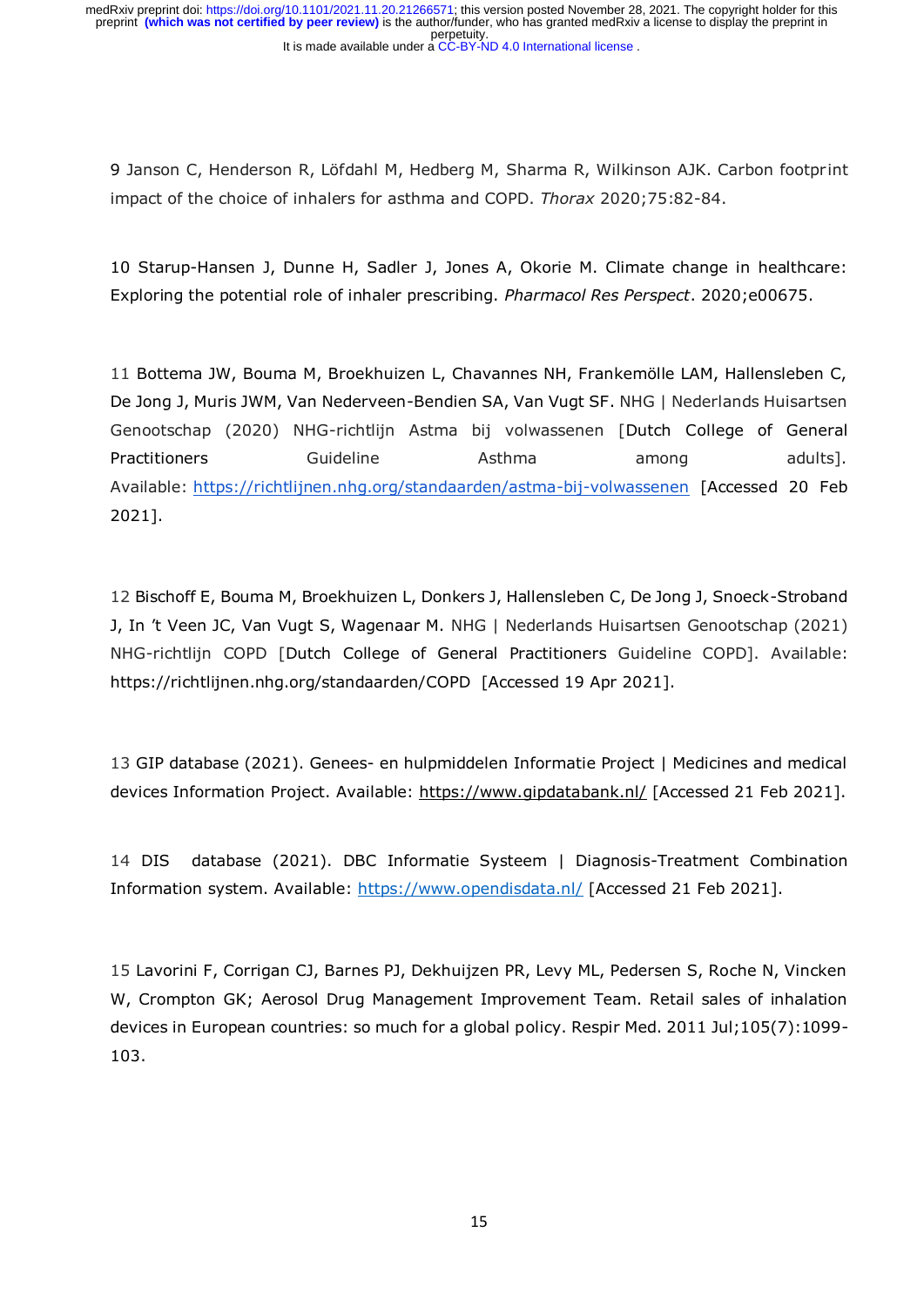16 OECD | Organisation for Economic Co-operation and Development, 2020. OECD Health Statistics 2020. Available:<https://www.oecd.org/health/health-data.htm> [Accessed 23 May 2021].

17 Salas RN, Maibach E, Pencheon D, Watts N, Frumkin H. A pathway to net zero emissions for healthcare. BMJ 2020;371:m3785.

18 British Thoracic Society. Position Statement, 2020. Available: [https://networks.sustainablehealthcare.org.uk/sites/default/files/media/BTS%20Environment](https://networks.sustainablehealthcare.org.uk/sites/default/files/media/BTS%20Environment%20and%20Lung%20Health%20Position%20Statement%202020.pdf) [%20and%20Lung%20Health%20Position%20Statement%202020.pdf](https://networks.sustainablehealthcare.org.uk/sites/default/files/media/BTS%20Environment%20and%20Lung%20Health%20Position%20Statement%202020.pdf) [Accessed 25 Feb 2021].

19 ERS | European Respiratory Society (2021). Position statement on asthma and the environment. Available: [https://www.ersnet.org/news-and-features/news/ers-publishes](https://www.ersnet.org/news-and-features/news/ers-publishes-position-statement-asthma-environment/)[position-statement-asthma-environment/](https://www.ersnet.org/news-and-features/news/ers-publishes-position-statement-asthma-environment/) [Accessed 16 May 2021].

20 Ossebaard HC, Lachman P Climate change, environmental sustainability and health care quality. *Int J Quality in Health Care* 2020;*32:*1–3.

21 NASEM | US National Academy of Sciences, Engineering, and Medicine, 2020. 2030 Next Steps to Healthcare Climate Leadership. Available: <https://www.nationalacademies.org/event/10-13-2020/fall-2020-hcs-meeting> [Accessed 16 Mar 2021].

22 Braggins R, Smith J, Wilkinson A The true cost of switching to low global-warming potential inhalers. An analysis of NHS prescription data in England. *Thorax* 2018;73:A196.

23 NICE | National Institute for Health and Care Excellence, 2019. Patient Decision Aid. Inhalers for Asthma. Available: [https://www.nice.org.uk/guidance/ng80/resources/inhalers-for](https://www.nice.org.uk/guidance/ng80/resources/inhalers-for-asthma-patient-decision-aid-pdf-6727144573)[asthma-patient-decision-aid-pdf-6727144573](https://www.nice.org.uk/guidance/ng80/resources/inhalers-for-asthma-patient-decision-aid-pdf-6727144573) [Accessed 16 Mar 2021].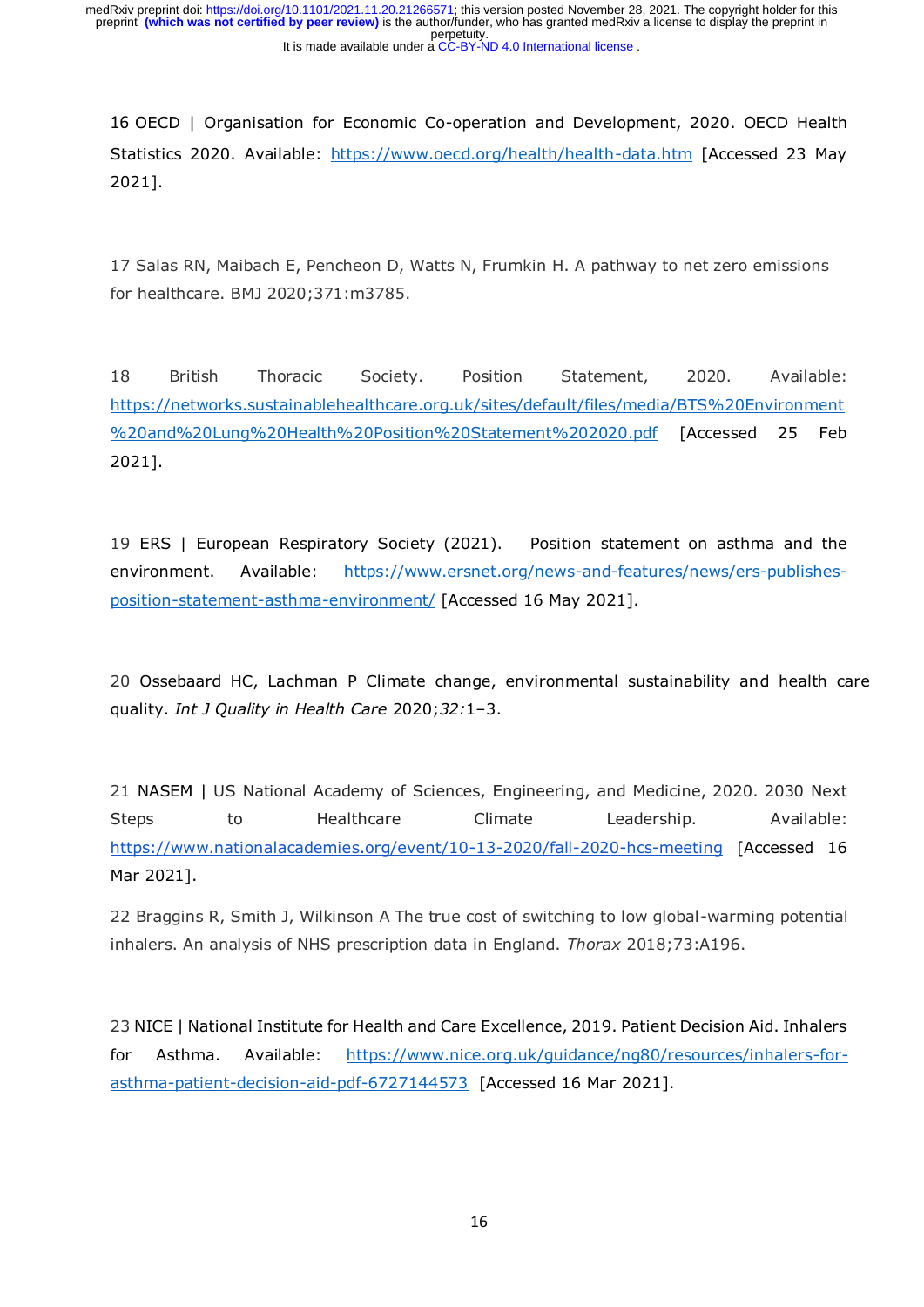24 Mortimer F, Isherwood J, Wilkinson A et al. Sustainability in quality improvement: redefining value. *Future Hospital Journal* 2018;5:88-93.

25 Lexmond AJ, Kruizinga TJ, Hagedoorn P, Rottier BL, Frijlink HW, et al. Effect of Inhaler Design Variables on Paediatric Use of Dry Powder Inhalers. *PLoS ONE* 2014;9:e99304.

26 Ammari WG, Al – Hyari N, Obeidat N, Khater M, Sabouba A, Sanders M. Mastery of pMDI technique, asthma control and quality-of-life of children with asthma: A randomized controlled study comparing two inhaler technique training approaches. *Pulm Pharmacol & Therapeutics* 2017;43:46-54.

27 University Hospital Leuven. Belgian lung specialists recommend environmentally friendly inhalers that produce better treatment results for lung patients, 2019. Available: [https://www.uzleuven.be/en/news/belgian-lung-specialists-recommend-environmentally](https://www.uzleuven.be/en/news/belgian-lung-specialists-recommend-environmentally-friendly-inhalers-produce-better-treatment)[friendly-inhalers-produce-better-treatment](https://www.uzleuven.be/en/news/belgian-lung-specialists-recommend-environmentally-friendly-inhalers-produce-better-treatment) [Accessed 05 May 2021].

28 Eurobarometer (2019). Citizen support for climate action. Available: [https://ec.europa.eu/clima/citizens/support\\_en](https://ec.europa.eu/clima/citizens/support_en) [Accessed 12 Mar 2021].

29 Souto-Miranda S, Gonçalves A-C, Valente C, Freitas C, Sousa ACA, Marques A. Environmental Awareness for Patients with COPD Undergoing Pulmonary Rehabilitation: Is It of Added Value? *Int. J. Environ. Res. Public Health* 2020: 17; *7968*.

30 Kotcher J, Maibach E, Miller J, Campbell E, Alqodmani L, Maiero M, Wyns A. Views of health professionals on climate change and health: a multinational survey study. Lancet Planet Health. 2021 May;5(5):e316-e323.

31 Price D, Bosnic-Anticevich S, Briggs A, Chrystyn H, Rand C, Scheuch G, Bousquet J. Inhaler competence in asthma: Common errors, barriers to use and recommended solutions, *Resp Med* 2013;107:37-46.

32 Tsangarides A, Wilkinson A, Mir F. Disadvantages of salbutamol pressurised metered-dose inhalers (pMDIs). *Thorax* 2018;73:A193-A194.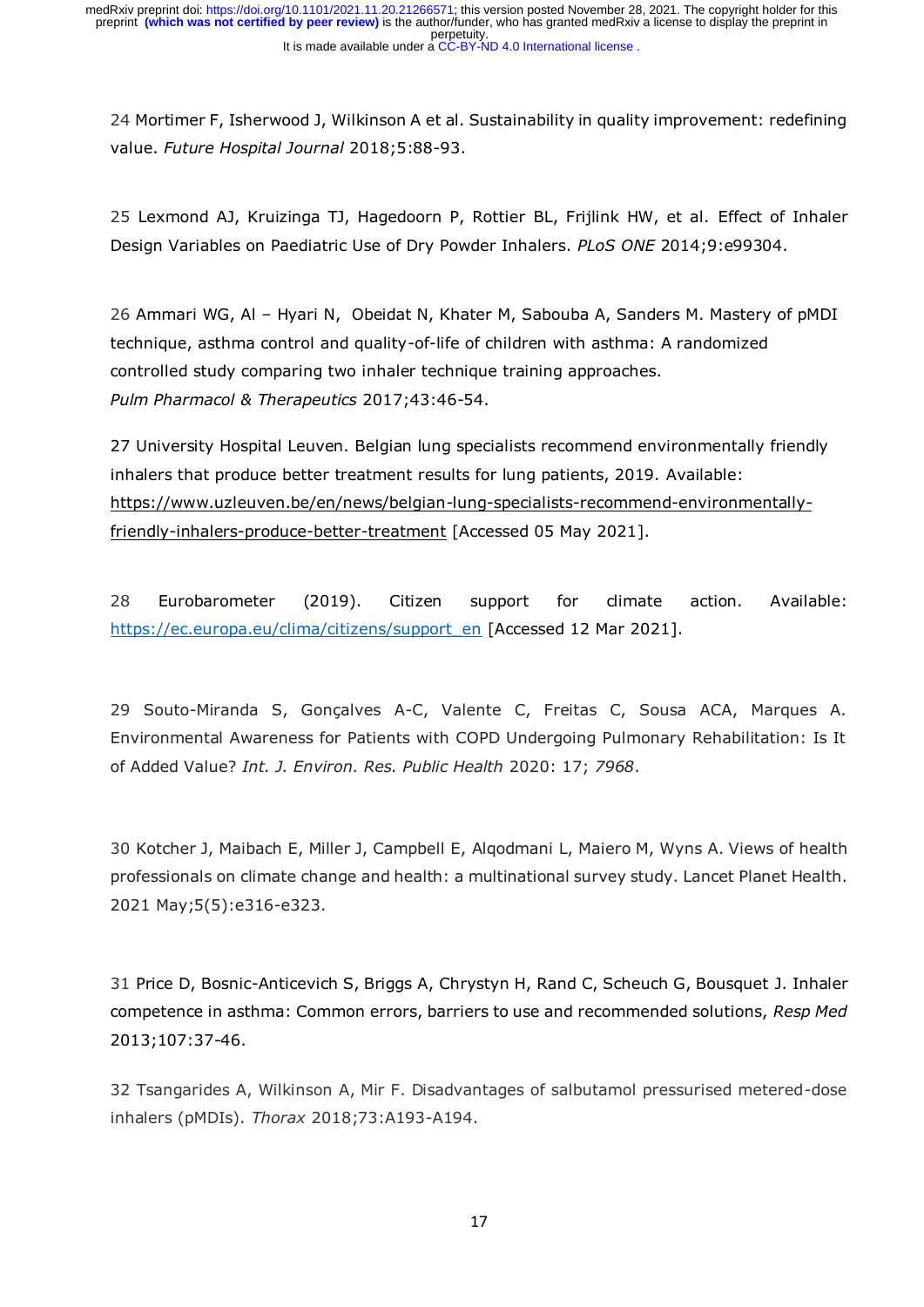It is made available under a [CC-BY-ND 4.0 International license](http://creativecommons.org/licenses/by-nd/4.0/) . perpetuity. medRxiv preprint doi: [https://doi.org/10.1101/2021.11.20.21266571;](https://doi.org/10.1101/2021.11.20.21266571) this version posted November 28, 2021. The copyright holder for this<br>preprint (which was not certified by peer review) is the author/funder, who has grante

33 Takemura M, Kobayashi M, Kimura K, Mitsui K, Masui H, Koyama M, Itotani R, Ishitoko M, Suzuki S, Aihara K, Matsumoto M, Oguma T, Ueda T, Kagioka H, Fukui M. Repeated Instruction on Inhalation Technique Improves Adherence to the Therapeutic Regimen in Asthma. *J of Asthma* 2010;47:202-208.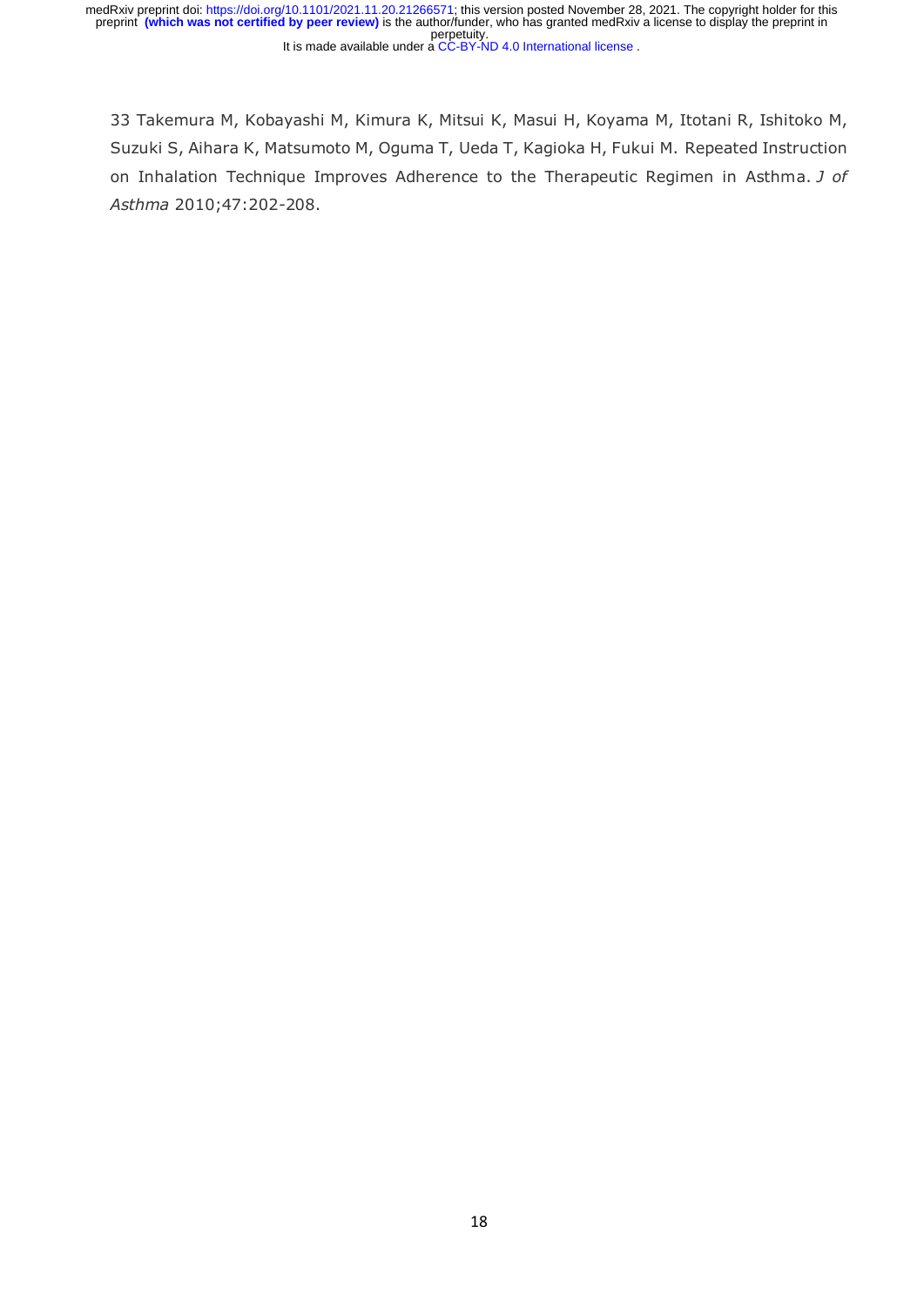# **Twitter**

@hcointox

# **Acknowledgements**

The authors would like to thank the National Health Care Institute for their support in drafting this paper.

# **Contributors**

All authors meet the required criteria for authorship. PtH contributed to the conception, designed the study, did most of the analysis and interpretation of the data. PvH, IW, JK, PdH, NC, EB, PH helped analyse and interpret the data for health care practice and implementation issues, and revised the manuscript. HCO contributed to the conception, drafted the manuscript and revised it for intellectual content.

# **Funding**

The authors have not declared a specific grant for this research from any funding agency in the public, commercial or not-for-profit sectors.

# **Competing interests**

PtH, PvH, IW, PdH, EB, NC, PdH and HCO, report no competing interests. JK reports personal fees from BENU Pharmacists, BENU Nederland B.V. / Brocacef Groep N.V.

# **Patient consent for publication**

Not required.

# **Provenance and peer review**

Not commissioned; to be externally peer reviewed.

# **Data availability statement**

Both databases used for this article are publicly accessible. Commercially sensitive information related to brand names cannot be made available.

# **Author note**

All authors meet the required criteria for authorship: substantial contributions to the conception or design of the work; the acquisition, analysis or interpretation of data for the work; drafting the work or revising it critically for important intellectual content; final approval of the version to be published and agreement to be accountable for all aspects of the work in ensuring that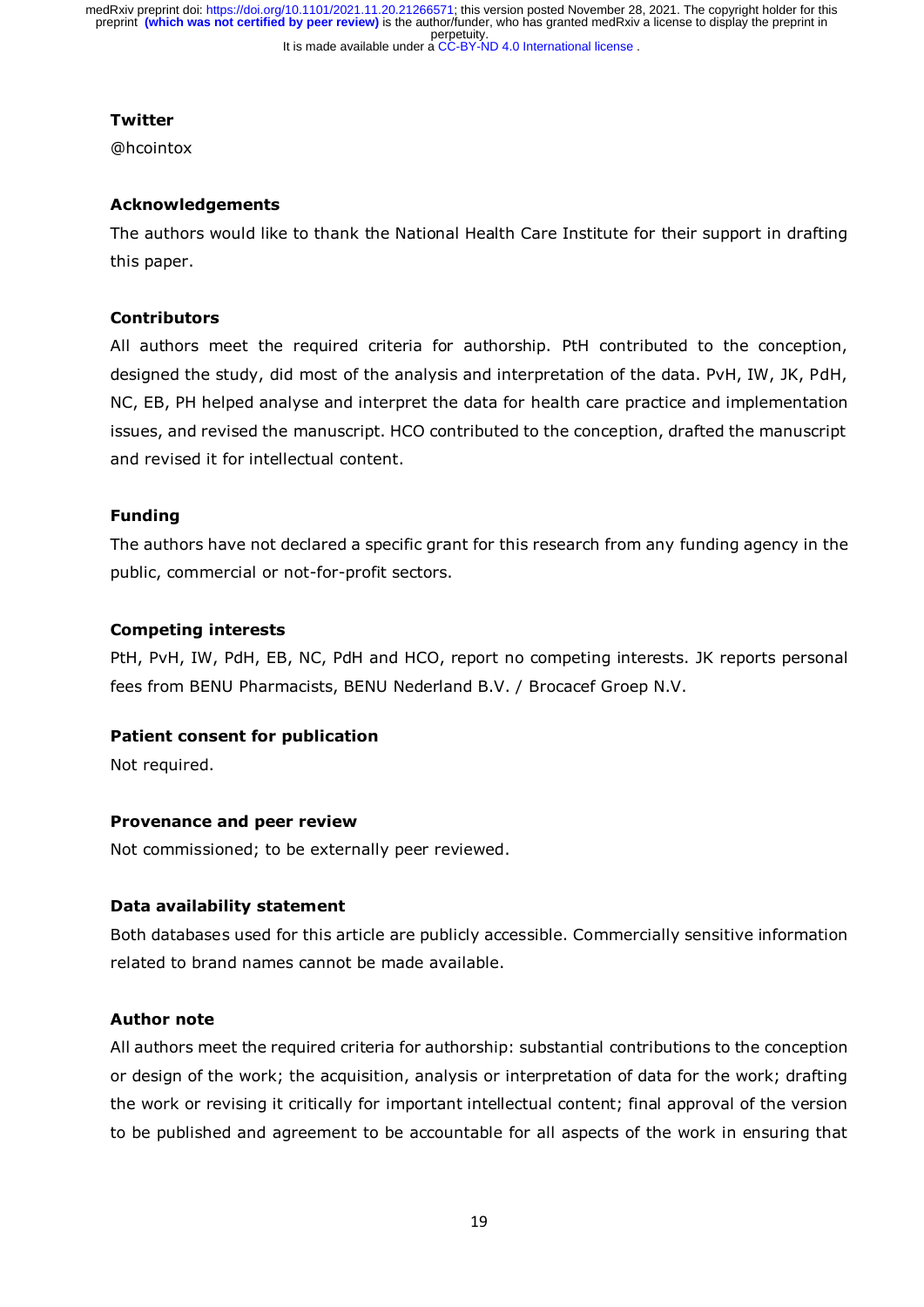questions related to the accuracy or integrity of any part of the work are appropriately investigated and resolved.

## **ORCID iD**

Pieter ten Have<https://orcid.org/0000-0002-5377-0581>

Peter van Hal

Iris Wichers https://orcid.org/0000-0003-4595-5858

Johan Kooistra

Paul Hagedoorn <https://orcid.org/0000-0001-6253-1905>

Evelyn Brakema<https://orcid.org/0000-0002-7376-4648>

Niels Chavannes<https://orcid.org/0000-0002-8607-9199>

Pauline de Heer<https://orcid.org/0000-0002-0492-7714>

Hans C Ossebaard<https://orcid.org/0000-0001-9537-9655>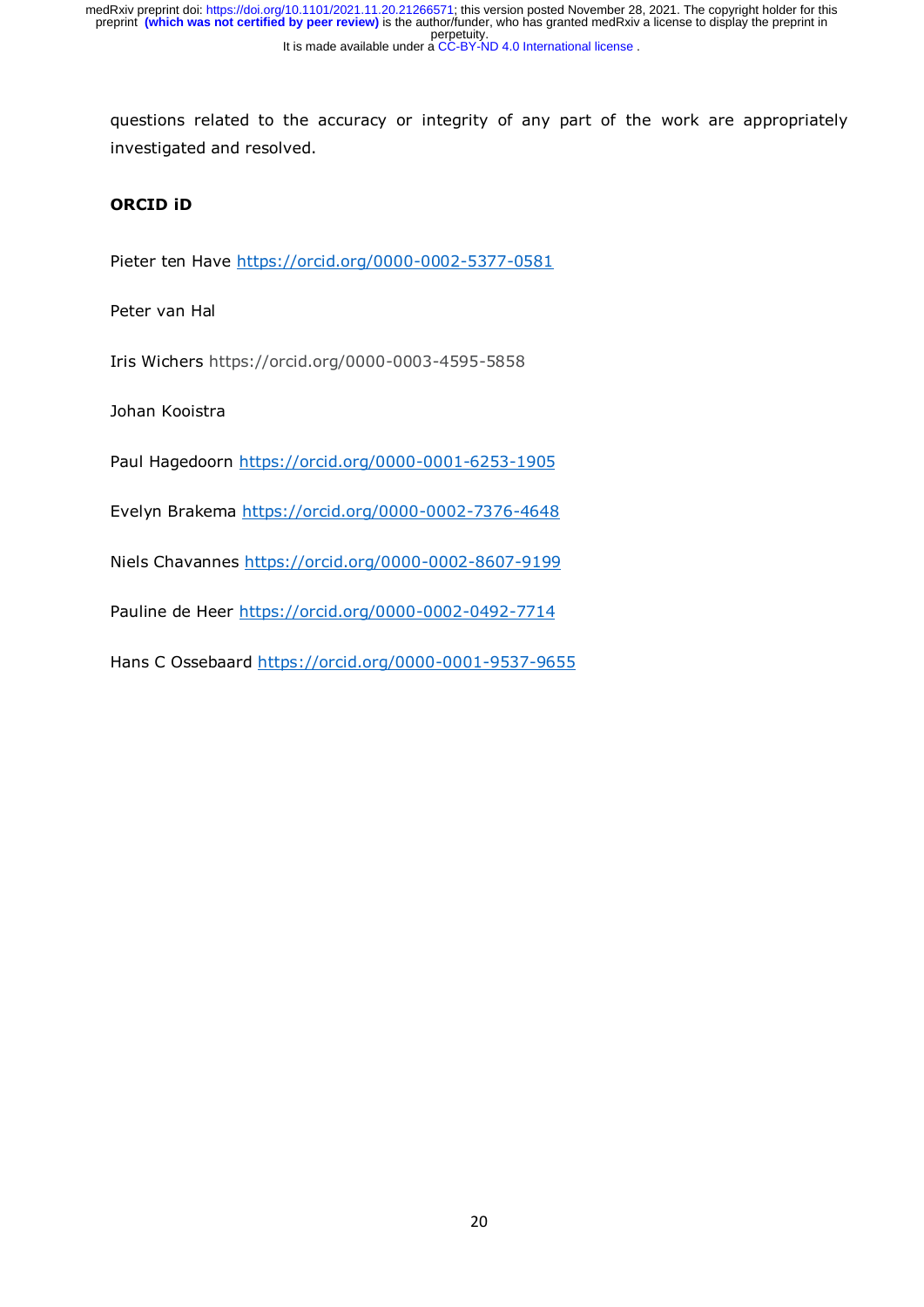# **Funding statement**

This research received no specific grant from any funding agency in the public, commercial or not-for-profit sectors.

## **Supplementary File**

Data analysis protocol (Appendix)

## **Affiliations**

Pieter ten Have MD, Data scientist, Dutch National Health Care Institute, Diemen, The Netherlands.

Peter Th. W. van Hal MD, PhD, MSc, Consultant in Respiratory Medicine. Dept. of Respiratory Medicine, Van Weel - Bethesda Hospital, Dirksland, The Netherlands; Medical Advisor, Dutch National Health Care Institute, Diemen, The Netherlands.

Iris Wichers MD, PhD, General practitioner; Senior scientific officer Dutch College of General Practitioners, Utrecht, The Netherlands.

Johan Kooistra MA, Regional Program Manager Care, BENU Pharmacies, The Netherlands (member KNMP SIG Long).

Paul Hagedoorn Sr. Technologist and Scientist Inhalation, Dept. of Pharmaceutical Technology and Biopharmacy, Groningen Research Institute of Pharmacy, University of Groningen, The Netherlands.

Niels Chavannes Prof, PhD, MD, Public Health and Primary Care, Leiden University Medical Center, The Netherlands.

Evelyn Brakema MD, Public Health and Primary Care, Leiden University Medical Center, The Netherlands.

Pauline de Heer MSc, Advisor Systems analysis and Visualisation, Dutch National Health Care Institute, Diemen, The Netherlands.